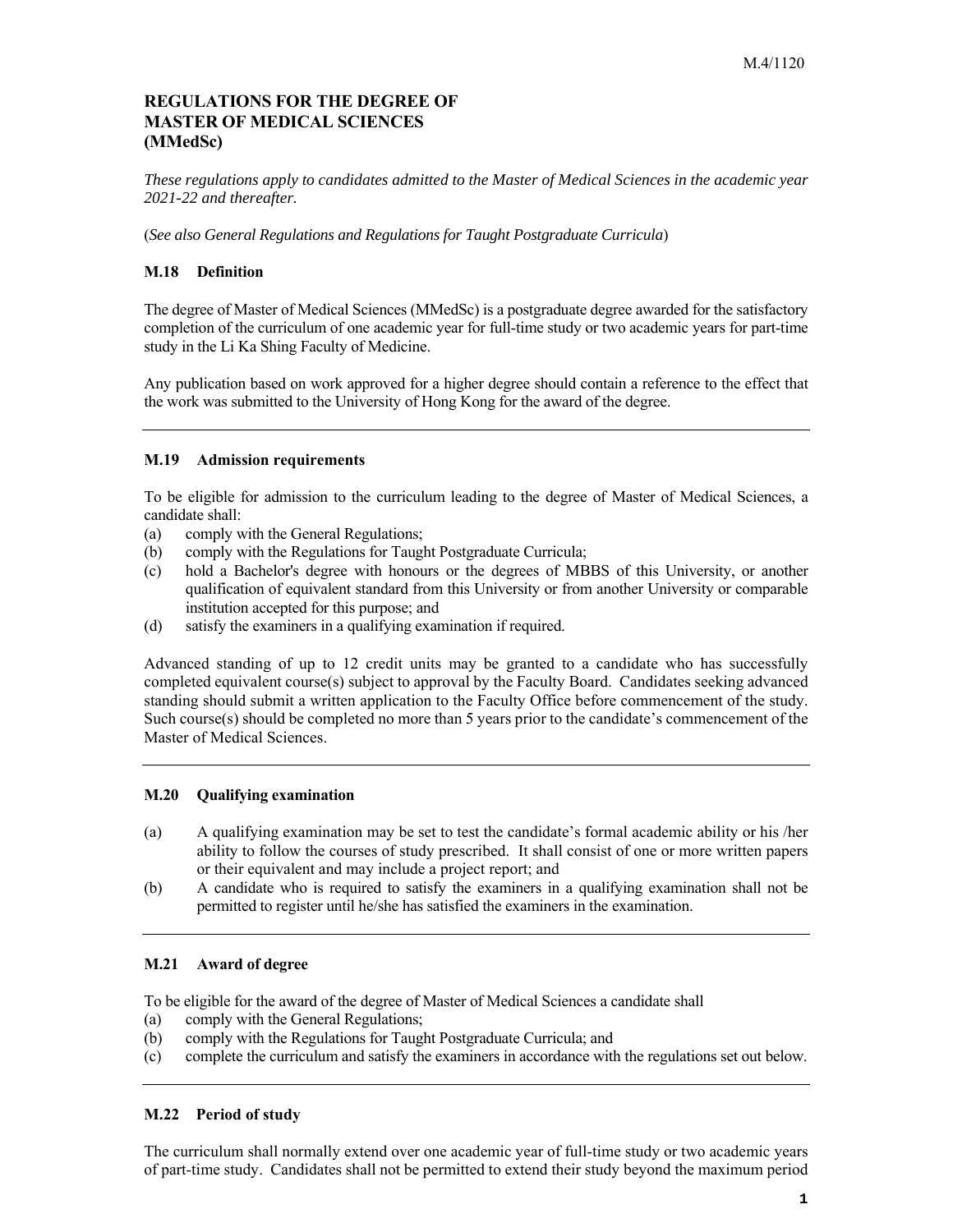of registration of two academic years of their full-time study or four academic years of their part-time study.

# **M.23 Completion of curriculum**

To complete the curriculum, a candidate shall

- (a) satisfy the requirements prescribed in TPG6 of the Regulations for Taught Postgraduate Curricula;
- (b) take no less than 69 credit units in the manner specified in these regulations and the syllabus, and follow the instructions in the syllabus prescribed for the Courses and complete satisfactorily all required written, practical and/or clinical work;
- (c) satisfy the examiners in the Courses by continuous assessments and/or by written examinations; and
- (d) complete and present a satisfactory dissertation on an approved research project.

The examiners may also prescribe an oral examination.

 Candidates who fail to fulfil the requirements within the prescribed maximum period of registration shall be recommended for discontinuation under the provision of General Regulation G12, except that candidates, who are unable because of illness or circumstances beyond their control to complete the requirements within the prescribed maximum period of registration, may apply for permission to extend their period of studies.

# **M.24 Title of dissertation**

 The title of the dissertation shall be submitted for approval before the end of the second semester of the final academic year, and the dissertation shall be presented not later than the end of the final academic year. The candidate shall submit a statement that the dissertation represents his/her own work (or in the case of conjoint work, a statement countersigned by his/her co-worker, which shows his/her share of the work) undertaken after registration as a candidate for the degree. The examiners may also prescribe an oral or a written examination on the subject of the dissertation.

#### **M.25 Examinations**

- (a) A candidate who has failed to satisfy the examiners in the written paper but has presented a satisfactory dissertation and has satisfactorily completed the prescribed written and practical work may be permitted to undertake a further period of study in the Course of failure and to be re-examined by a specified date not less than one month after the publication of results.
- written paper and has satisfactorily completed the prescribed written and practical work, may be permitted to revise the dissertation and to re-present it within a specified period of not more than four months after receipt of a notice that it is unsatisfactory. (b) A candidate who has presented an unsatisfactory dissertation but has satisfied the examiners in the

#### **M.26 Discontinuation of studies**

A candidate

- (a) who has failed to satisfy the examiners in the written paper and has presented an unsatisfactory dissertation; or
- (b) who has failed to satisfy the examiners in a second attempt in the written paper or his/her dissertation

shall be recommended for discontinuation of studies under the provisions of General Regulation G12.

# **M.27 Grading system**

 according to the grading system of "Pass" or "Fail". Individual Courses (i.e. Core Course, Specialised Field of Study and Dissertation) shall be graded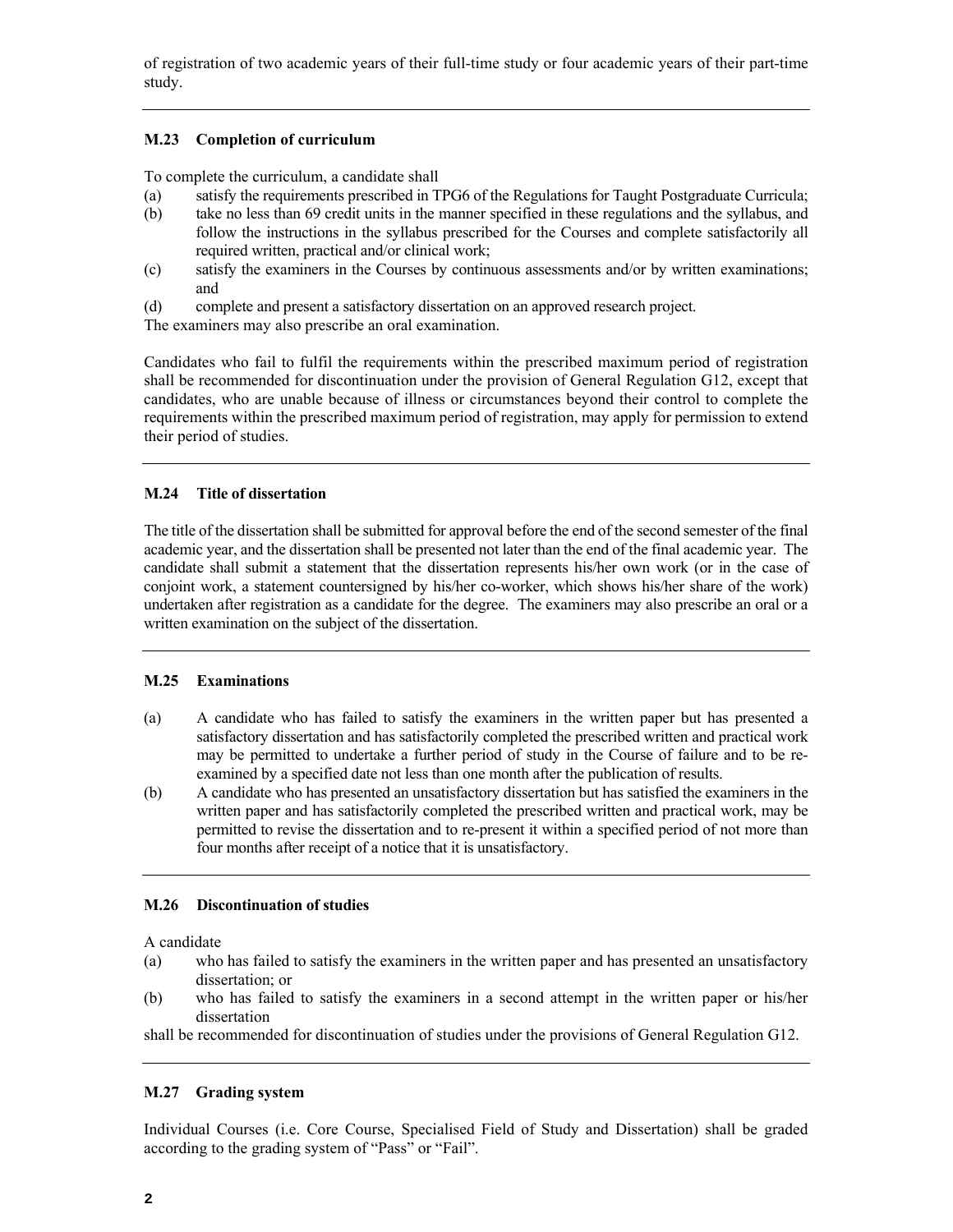# **M.28 Examination results**

At the conclusion of the examinations a pass list shall be published. A candidate who has shown exceptional merit in all examinations may be awarded a mark of distinction which shall be recorded in the candidate's transcript.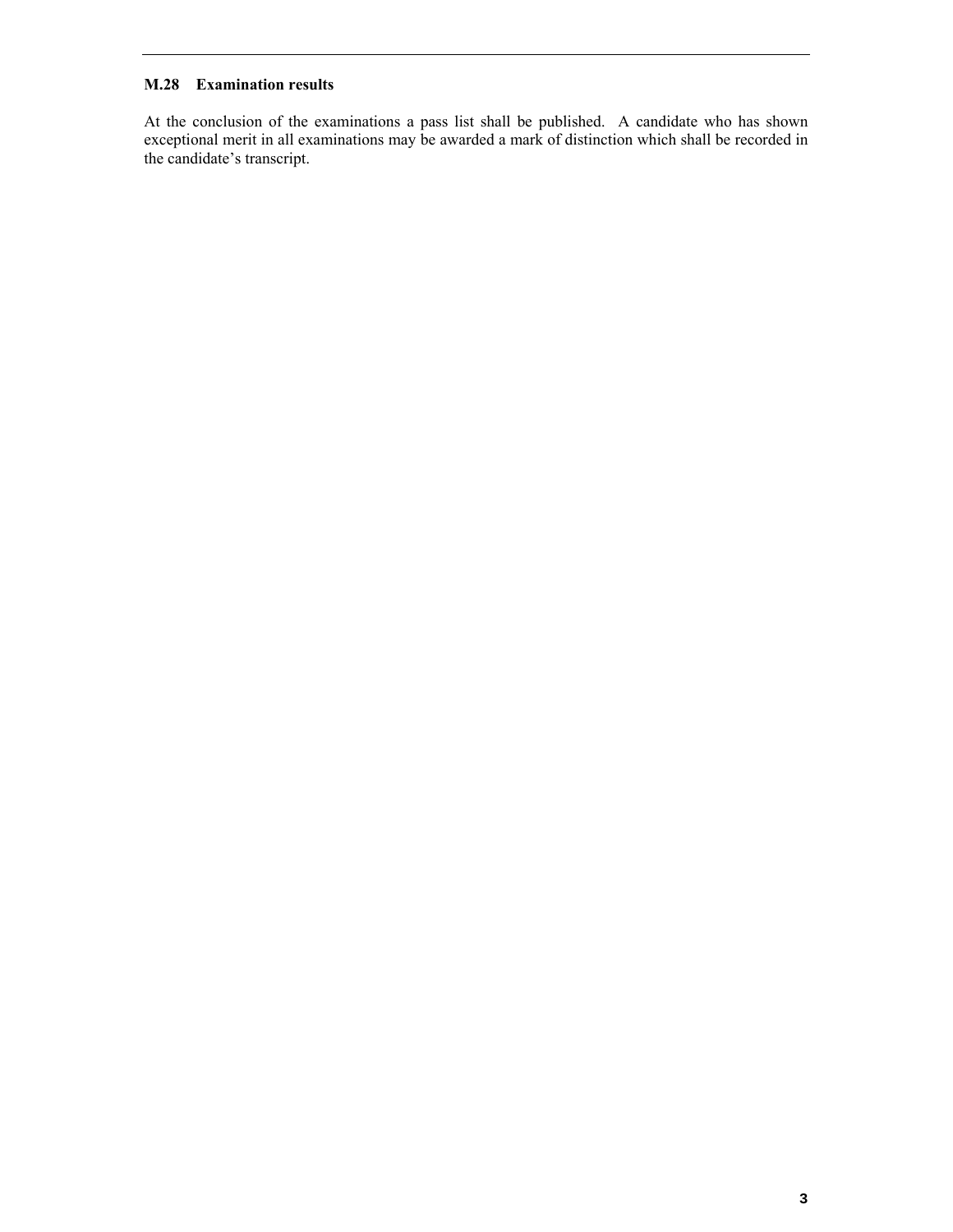# **SYLLABUS FOR THE DEGREE OF MASTER OF MEDICAL SCIENCES (MMedSc)**

 The Master of Medical Sciences curriculum consists of 12 credit units of Core Courses, 18 credit units of Specialised Courses in the chosen Specialised Field of Study and 39 credit units of capstone experience (dissertation), making a minimum of 69 credit units of teaching and prescribed work.

 The mode of assessment for Core and Specialised Courses comprises continuous assessments and examinations. Candidates are also required to submit a dissertation on a selected project in the chosen Specialised Field of Study to the satisfaction of the examiner(s).

# **A. INDUCTION COURSES**

#### **All candidates will be required to attend the Induction Courses of 10 hours:**

#### MMSC6001 *Dissertation Writing* (7.5 hours)

#### *Aim(s)*

- To raise students' awareness of essential aspects of academic writing that contribute to the overall communicative success of a dissertation.
- To enable students to approach their writing with confidence and apply skills at key stages of their research process.

#### *Contents*

- Citing research
- Communicative success in reporting research
- Features of scientific research language
- Publication styles
- Reviewing the literature
- Structure of dissertations: The IMRaD formula
- The discussion section: Making claims
- The introduction: Stating the research gap
- Writer's stance

#### MMSC6002 *Clinical Trials and Biostatistics* (2.5 hours)

#### *Aim(s)*

- To make students recognize the importance of clinical trials and understand clinical trial design.
- To equip students with basic statistical knowledge to analyze clinical trial data and interpret analysis result.

- Types of Clinical Trials
- Clinical Trial Design
- Clinical Trial Phases
- Protocol Development
- Basic statistical analysis methods and reporting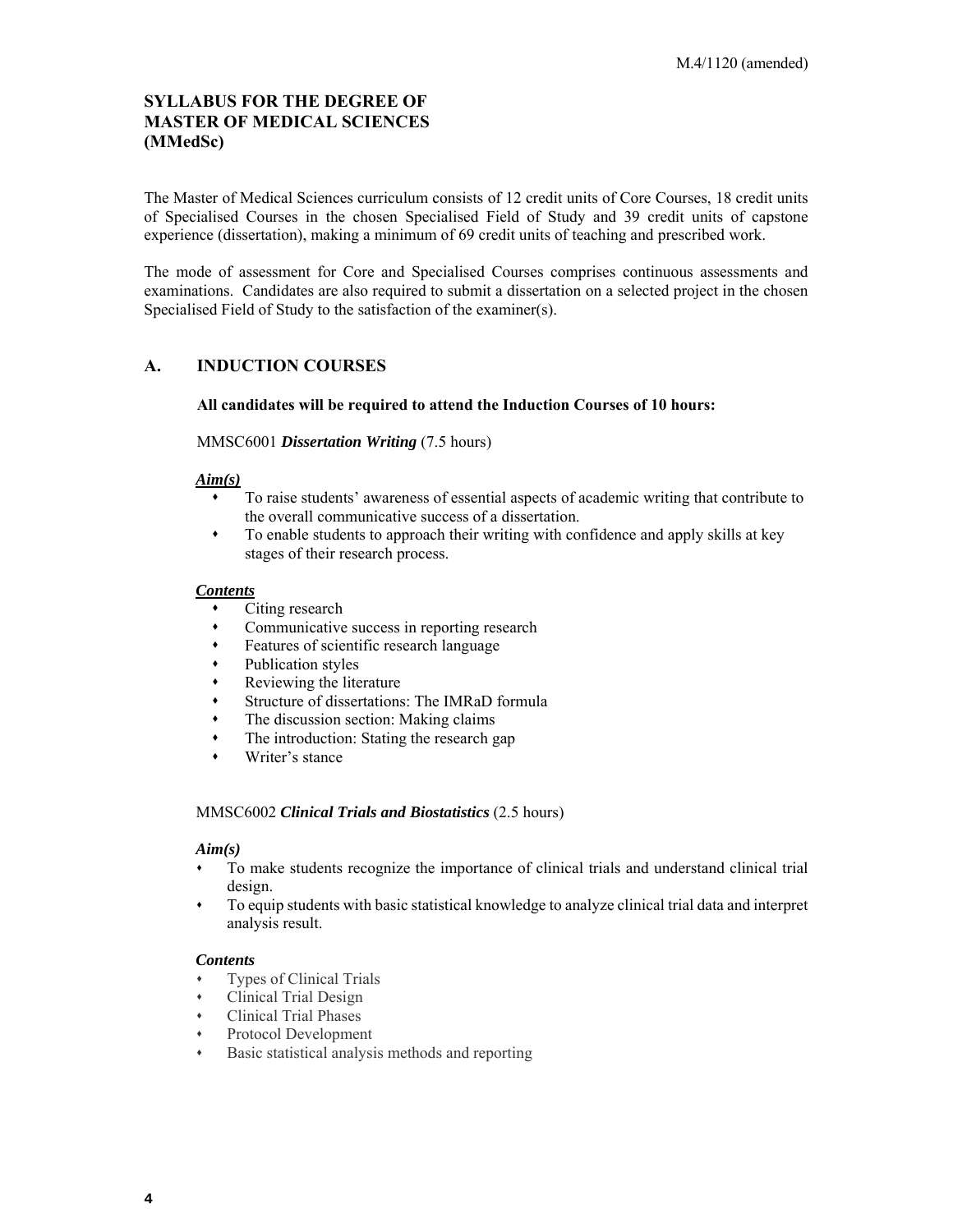### **B. RESEARCH ETHICS**

 of Research (RCR) offered by Collaborative Institutional Training Initiative at the University of Miami (CITI programme). All candidates will be required to pass the web-based learning course on Responsible Conduct

# MMSC6003 *Research Ethics*

# *Aim(s)*

 To raise students' awareness on the importance of research integrity, accountability and research ethics.

# *Contents*

 RCR training covers a standard set of core topics: authorship and publication, collaborative research, conflict of interests, data management, mentoring, peer review, research misconduct, research with animal subjects and research with human subjects.

# **C. CORE COURSES**

 Candidates will be required to take 12 credit units (i.e. **four** Core Courses of 3 credit units each) from the following Core Courses. **At least one Course** should be selected **from either of the two main sections**, *viz***. Research Methods and Biological Systems**.

# **I. RESEARCH METHODS**

#### CMED7100 *Introduction to Biostatistics*

# *Aim(s)*

- interpret it" as the role they can play in decision making for public health To introduce the students to biostatistical methods and the underlying principles, as well as practical guidelines of "how to do it" and "how to majors.
- with emphasis on selection of appropriate methods and tools for various To introduce the students to descriptive and inferential statistical techniques, applications, and proper interpretation of results.
- To introduce SPSS, a commonly used software package for statistical analyses.

# *Contents*

- Exploratory data analysis
- Regression and correlation
- Probability
- Statistical inference
- Hypothesis tests
- Designing studies
- Applied regression
- Analysis of survival data
- Statistics in practice

# CMED7200 *Introduction to Epidemiology Aim(s)*

- To identify, define and calculate measures of illness and their association with health determinants, including risks, rates and prevalence.
- To describe and differentiate common epidemiological study designs, and discuss their strengths and limitations.
- To discuss approaches to the identification of causes of illness and the implications for control efforts.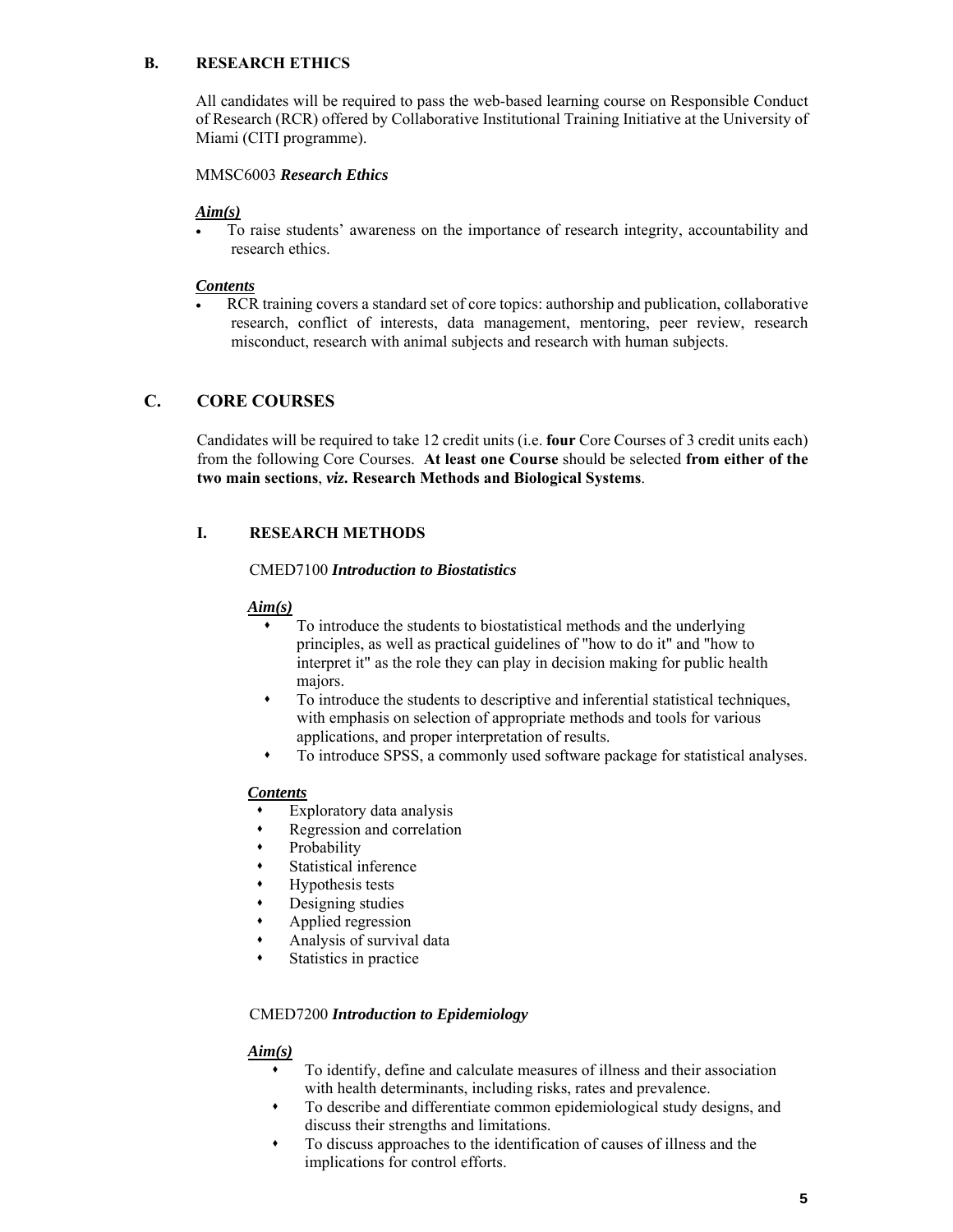The Course consists of four sections:

- Approaches to measuring the occurrence and distribution of illness in populations
	- Measures of occurrence
	- Measures of effect and association
- Design, interpretation and critical appraisal of epidemiologic studies
	- Randomized trials
	- Cohort studies
	- Case-referent studies
	- Other types of study designs
- Design, interpretation and critical appraisal of epidemiologic studies
- Directed acyclic graphs (DAGs) and causal inference
	- Bias, confounding and interaction
- Epidemiology in practice
	- Conducting and reporting epidemiological studies
	- medical research Using appropriate epidemiological evidence in public health practice and

# PATH6100 *Laboratory Methods and Instrumentation*

#### *Aim(s)*

 To provide students with the basic understanding of the principles and latest developments in the practical applications of a broad range of techniques commonly employed in medical research projects.

#### *Contents*

- Advance immunofluorescent technologies in molecular study
- Animal models for research
- Basic concepts in automated DNA sequencing and genotyping
- Basic concepts in conventional and molecular cytogenetics
- Cancer stem cells: methods and protocols
- Epigenetics and methylation analysis
- Mutation detection technologies
- Principle and applications of flow cytometry
- Protein analysis methods
- Tissue processing and immunohistochemistry

#### PATH6500 *Practical Course in Laboratory Methods*

(*Prerequisite: PATH6100 Laboratory Methods and Instrumentation*)

#### *Aim(s)*

- To provide practical experience for laboratory methods commonly employed in medical research projects.
- To provide training in experimental design and biological sample processing.
- To develop observational and record keeping skills.

# *Contents*

Tissue processing and immunohistochemistry:

- Tissue embedding
- Microtome sectioning of paraffin block and cryostat sectioning of frozen block
- H&E staining, immunohistochemistry (IHC)
- Histological analysis

#### Tissue culture:

Basic tissue culture techniques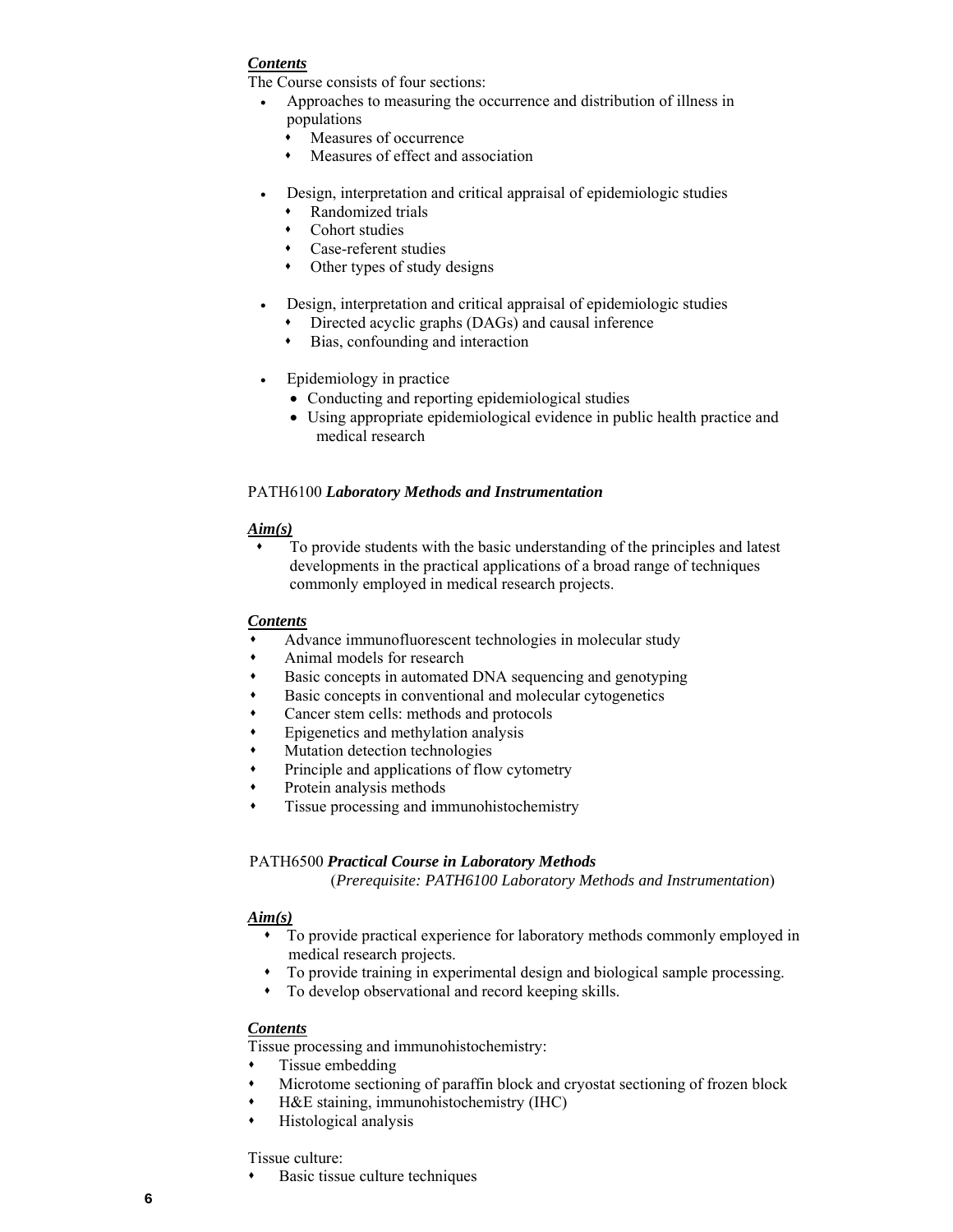- Cell growth assays (Tryphan blue staining, cell counting, MTS assay)
- Colony formation assay
- Flow cytometric analysis

Preparation of clinical samples for molecular diagnosis:

- Extraction methods for genomic DNA and RNA
- Extraction methods for protein
- Reverse transcription of mRNA
- Electrophoresis (agarose gel, SDS-PAGE)

Molecular detection of gene expression, mutation, and DNA methylation analysis:

- PCR / quantitative PCR
- DNA sequencing
- **•** Genotyping

# SBMS7100 *Practical Bioinformatics*

(*Candidates choosing this Core Course should have molecular biology background.*)

#### *Aim(s)*

 To provide students with the basic understanding of the principles and latest developments/tools in bioinformatics.

# *Contents*

- Biological databases
- Gene prediction
- Information retrieval: entrez and SRS
- Introduction Essential concepts on gene structure and sequence, protein structure and function
- Multiple sequence alignment
- Pair-wise sequence alignment I: dot plots
- Pair-wise sequence alignment II: dynamic programming
- Phylogenetic prediction
- Sequence database searches: BLAST, FASTA
- Substitution matrices

#### SURG6910 *Laboratory Animal Handling and Surgical Techniques*

#### *Aim(s)*

- To introduce the various approaches in the generation and applications of various animal models for medical research.
- To introduce the safety/ethics legislation in the use of animal for medical research.
- To introduce surgical techniques for small and big animals.

- Animal models for human diseases
- Animal surgical techniques: demonstration of laparoscopic surgery
- Audio-visual instruction on animal handling techniques
- Cancer models
- Common laboratory animal species in the Laboratory Animal Unit
- Drug/radiation induced animal disease models
- Ethics in using laboratory animals
- Genetically modified (GM) animal disease models
- Transplantation immunology
- Transplantation models
- University and Government regulations governing the use of animals for experimental purposes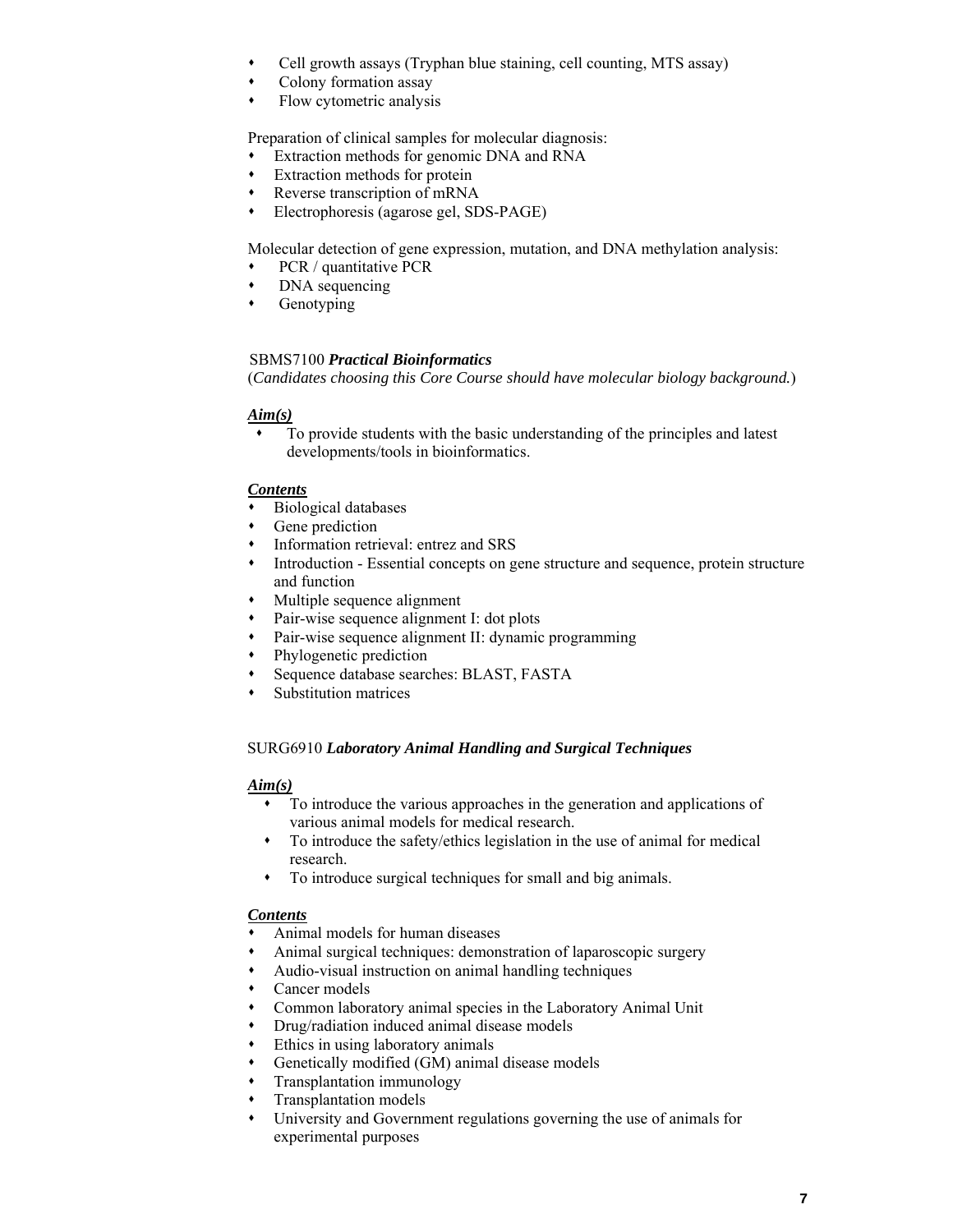# **II. BIOLOGICAL SYSTEMS**

#### MEDI6500 *Cell Metabolism*

# *Aim(s)*

- To introduce key catabolic and anabolic pathways in cellular metabolism.
- To introduce latest concept on metabolic regulation and integration in mammals.
- To introduce and discuss application of proteomics and metabolomics in metabolic research.
- To introduce metabolic adaptations to nutritional and environmental changes.
- To enunciate the metabolic basis of human diseases.

# *Contents*

- Application of proteomics and metabolomics in metabolic research
- Cellular machinery for energy metabolism
- Control of cellular metabolism by circadian clock
- Hormonal integration of metabolism in mammals
- Major catabolic and anabolic pathways in cellular metabolism
- Metabolic adaptations to fasting/starvation and environmental changes
- Metabolic basis of major human diseases
- Metabolic regulation by posttranslational modifications

# PAED7100 *Principles to Genetic Counselling*

# *Aim(s)*

- To understand the basis of human genetics and genetic disorders.
- To provide an overview of the roles and duties of a genetic counsellor in genetic assessment and result disclosure.
- To develop basic clinical skills to conduct interviews, present relevant genetic information to patients and families, and facilitate informed decision.
- To recognize the ethical, legal and policy issues related to genetic testing and genomic development.
- To understand the basis of human genetics and genetic disorders.

# *Contents*

- Introduction to human genetics and inheritance Cellular machinery for energy metabolism
- Genetic assessment and informed consent
- Result disclosure and counselling theories
- Genetic testing and genomic technology
- Ethics, law and policy in genetics
- Case discussion and role play on the above topics

# PATH6300 *General Cytopathology*

# *Aim(s)*

 To equip students to meet the increased demand on the service of clinical cytology in Hong Kong.

- Clinical relevance of cytology consultation reports: implications on management
- Collection of cell samples and laboratory processing of cytology specimens
- Ethical and legal aspects of clinical cytopathology
- How to diagnose malignancy in gynaecological cytology specimens
- How to diagnose malignancy in non-gynaecological exfoliated cytology and fine needle aspiration specimens
- Organisation of a cytopathology laboratory
- Practical workshop on fine needle aspiration cytopathology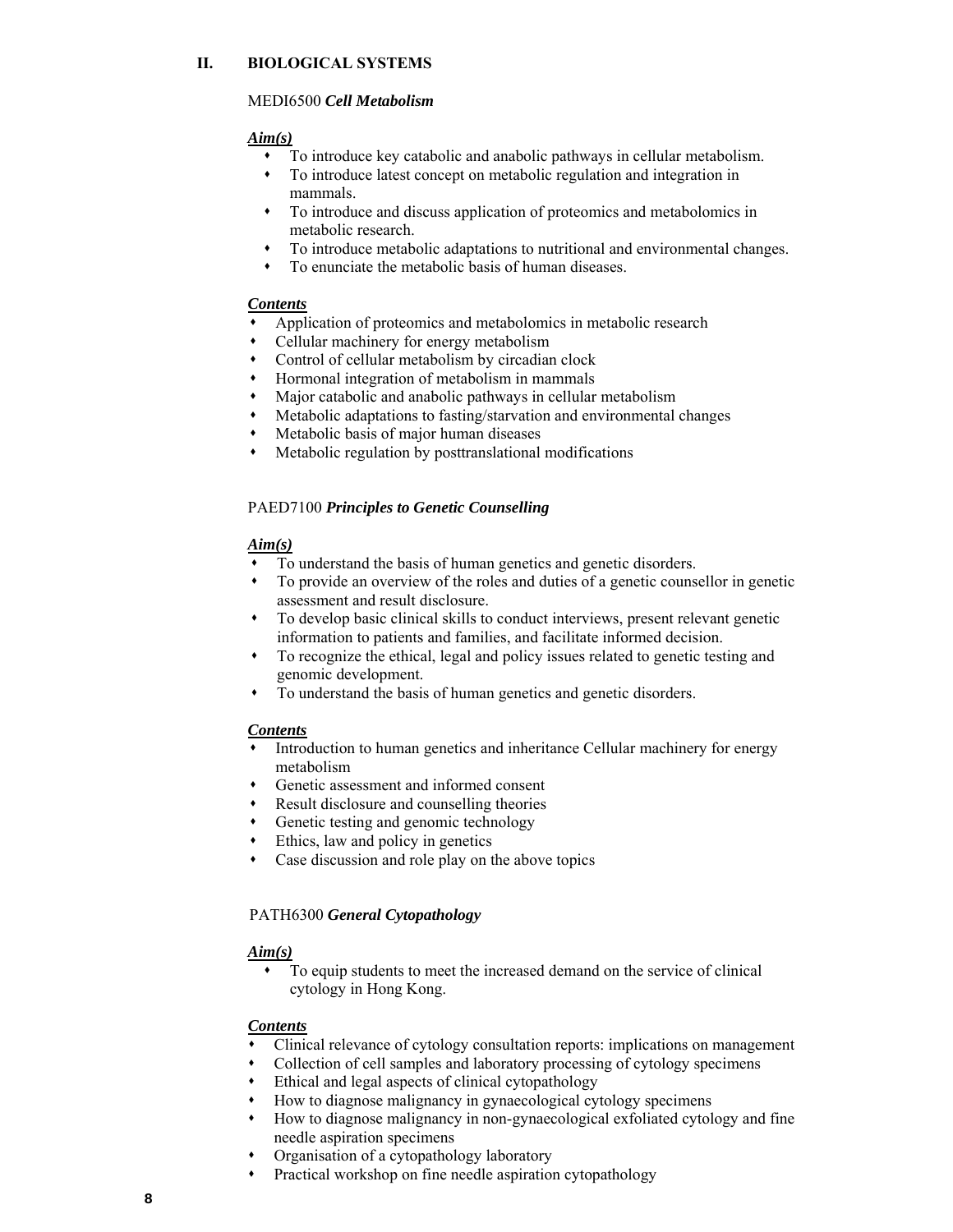- Practical workshop on gynaecological cytopathology
- Practical workshop on non-gynaecological exfoliated cytopathology
- Quality assurance programme and laboratory accreditation
- Recent advances in cytopathology

# PATH6600 *Fundamentals of Common Human Diseases*

(*not for students with Medical/Dental background*)

#### *Aim(s)*

- respiratory, reproductive, central nervous system, urinary, hepatobiliary, To introduce the epidemiology, pathophysiology, clinical and pathological features of common diseases including cancers of the cardiovascular, gastrointestinal and haematolymphoid systems.
- To introduce approaches to clinical problems on toxicology.
- To demonstrate representative cases and illustrate the approach to diagnosis of various diseases, and illustrate the role of pathology practice in clinical medicine.

# *Contents*

 Epidemiology, pathophysiology, clinical and pathological features of common human diseases including cancers. Cardiovascular, respiratory, reproductive, central nervous system, urinary, breast, hepatobiliary, gastrointestinal, and haematolymphoid diseases will be lectured. Illustrative case presentations will be offered on selected topics. Approaches to problems on toxicology will also be covered. The role of pathology practice in clinical medicine will be introduced.

- Introduction to pathology and immunology
- Global burden of disease
- Common cancers in Hong Kong
- Cardiovascular diseases and case illustration
- Common diseases of the gastrointestinal tract
- Modalities of radiological imaging for diagnosis and management of human diseases
- Common respiratory diseases: clinical patterns and basic pathology
- Common diseases of female genital tract and and Pathology of the male genital tract
- Common breast diseases and case illustration
- Common vascular central nervous system diseases and dementia
- Common urinary diseases and case illustration
- Anaemia What, Why and How?
- Case illustration on anaemia
- Toxicology in clinical practice

#### PATH6700 *Recent Advances in Cancer Biology*

#### *Aim(s)*

- To introduce emerging concepts in cancer biology.
- To introduce cutting edge topics in cancer research.

- Genetic aspects of cancer heterogeneity
- Cancer metastasis
- Cancer epigenetics
- RNA splicing in cancer
- Cancer stem cells
- Cancer metabolism
- Tumor microenvironment
- Cancer immunology
- Mouse models in cancer research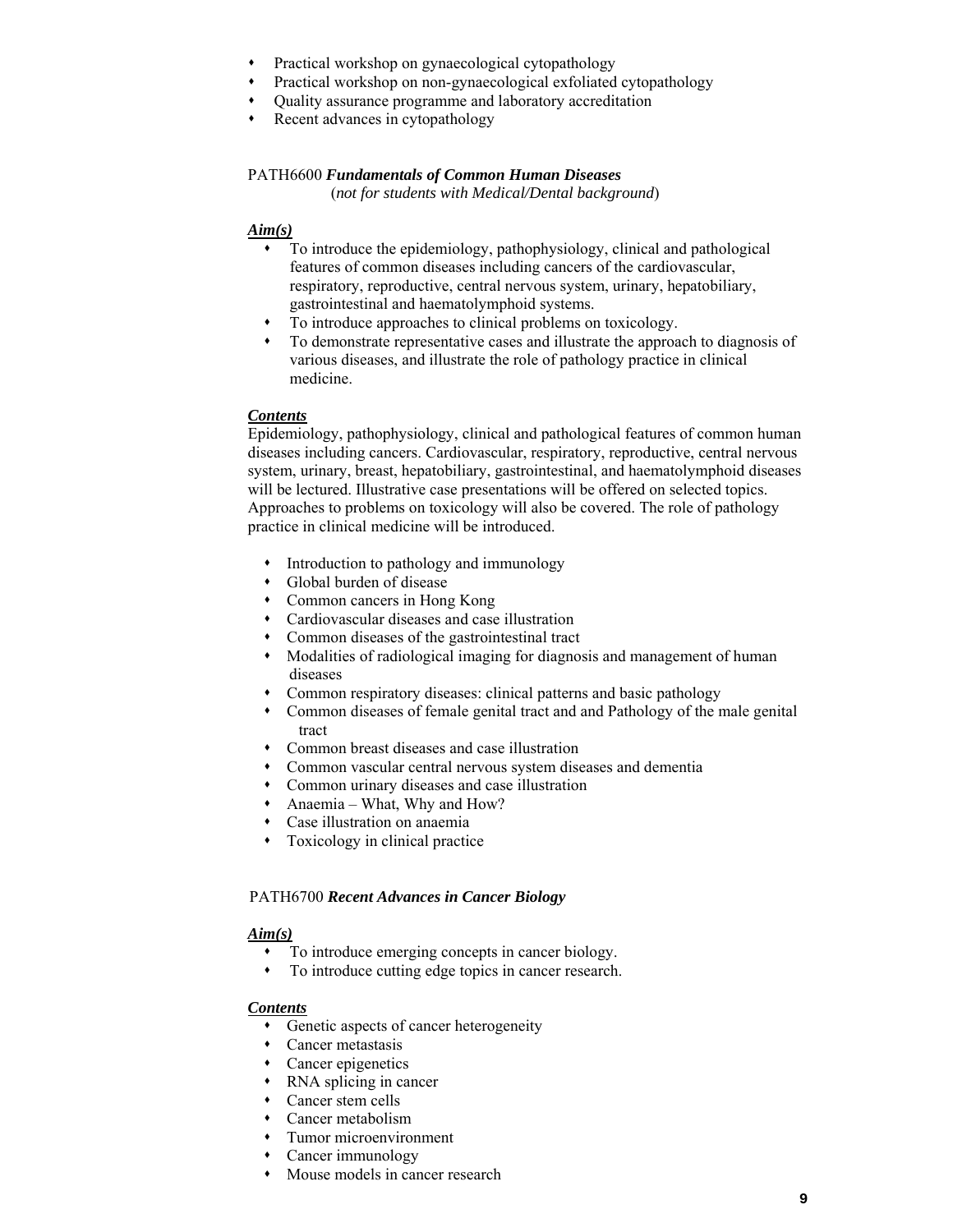Surgical pathology in management and prognostication of common human cancers

# PHAR6100 *Principles of Drug Action*

# *Aim(s)*

- To provide general and broad knowledge about drug distribution and actions in human body and how drugs produce therapeutic effects in the body.
- To introduce pharmacokinetic properties of drugs and drug-receptor interactions.
- To explain the mechanisms underlying the tolerance, dependence and resistance to drugs.
- To discuss the adverse drug actions, drug interactions and drug allergy.

# *Contents*

- Adverse effects of drugs
- Dose-response relationships
- Drug allergy and resistance
- Drug interaction
- Drug pharmacokinetics
- Drug-receptor interaction
- Pharmacogenetics and pharmacogenomics

# PHAR7300 *Therapeutic Antibodies*

# *Aim(s)*

- To provide an overview of monoclonal antibody-based therapeutics.
- To study the pharmacokinetics and pharmacodynamics of therapeutic antibodies.
- To introduce different technologies for therapeutic antibody engineering.
- To review the contemporary development of therapeutic antibodies in cardiovascular, metabolic and cancer diseases.

#### *Contents*

- Monoclonal antibody-based therapeutics Medical History and Current Status
- Pharmacokinetics and pharmacodynamics of therapeutic antibodies
- Engineering and production of therapeutic antibodies
- Application and development of therapeutic antibodies in different types of diseases

### SBMS7200 *Genes and Gene Functions in Diseases*

# *Aim(s)*

 To provide fundamental knowledge of gene and gene function in normal/abnormal human body.

- Complex genetic diseases
- Reverse genetics and cloning of human diseases genes: the cystic fibrosis gene
- Molecular basis of genetic disease
- Molecular mechanisms of aging
- Gene therapy: bioethics of molecular medicine
- Oncogenes and tumour suppressor genes
- Protein dysfunction and disease
- Next generation sequencing
- Epigenomics analysis
- Introduction to protein structure and function
- Protein post-translational modifications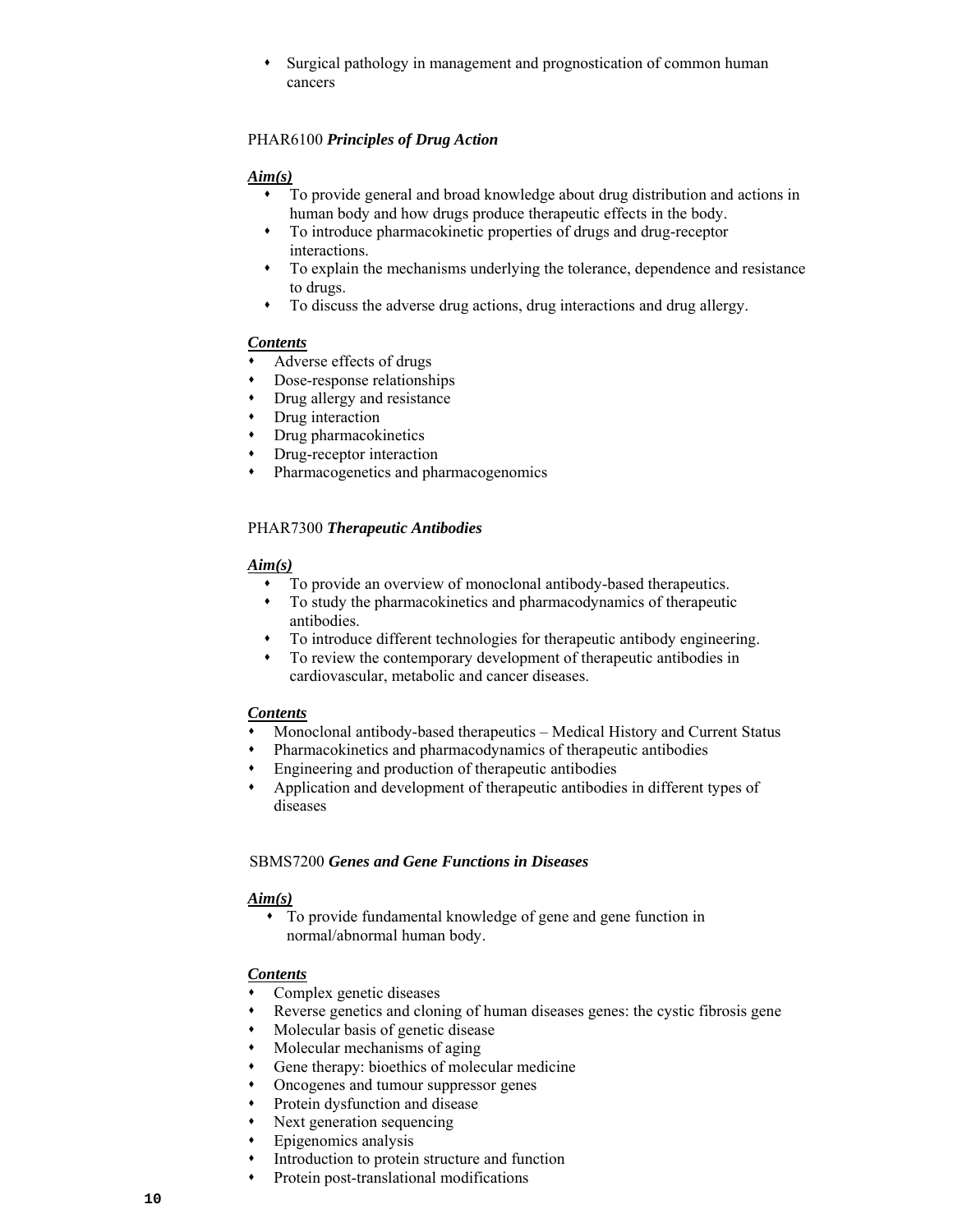Gene Function analysis: model organism and transgenic animals

# SBMS7500 *Advanced Cell Biology -*

# *Aim(s)*

- To provide students with a general knowledge of cell biology.
- To introduce the regulation of cell functions by signalling pathways.
- To introduce students with recent advances and applications in cell biology..

# *Contents*

- Essential components of the cell
- Cell cycle and cell divisions
- Cell survival and apoptosis
- Calcium signals in cellular communication
- Hedgehog signalling in development
- Cellular stress response
- Cell-cell interaction
- iPSC-derived neural stem cell
- Glial cell biology
- Intracellular transport in neuron
- Neuronal and glial cell migration
- Cell disorders

# SBMS7600 *Integrative Perspectives of Body Functions*

# *Aim(s)*

- To provide the students with the current knowledge on the mechanisms of human body functions with an integrative perspective.
- To introduce to the students state-of-the-art research approaches to the study of human body functions.

#### *Contents*

- Homeostatic regulation of body functions: circadian and temporal regulation
- Metabolic and hormonal control: oxygen and glucose
- Motor control: movement, coordination and behavior
- Neuropsychological functions: cognition and emotion

# **D. SPECIALISED FIELD OF STUDY**

In addition, each candidate will be required to choose one Specialised Field of Study.

A total of 18 credit units should be selected in the chosen Specialised Field of Study.

# **SCHOOL OF BIOMEDICAL SCIENCES**

#### SBMS7700 *Current Topics in Biomedical Sciences*

# *Aim(s)*

- and brain function under normal and disease conditions. To enable students to gain basic knowledge in cell biology, physiology, cancer biology
- To provide training in choosing the current innovative research topics.
- insight into the importance and contribution to the field of studies. To provide guidance in critical thinking in analysing the scientific papers and gain
- To guide them to discuss and write scientific assays highlighting the strength and weakness of the major hypothesis, results and interpretations.
- To develop scientific writing skills.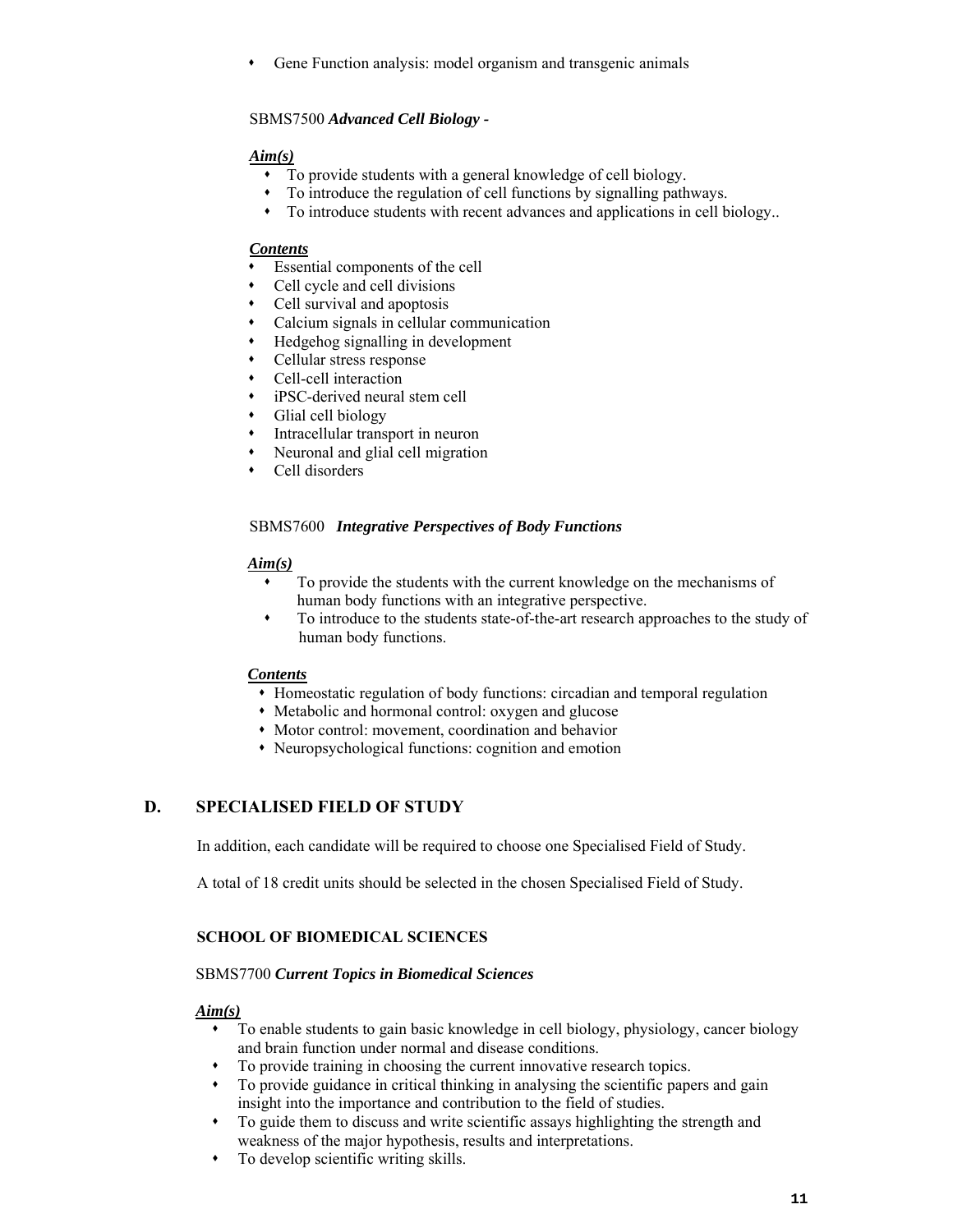- *Candidates are required to take 18 credit units.*
- *They are required to write 5 reviews on five different topics under their chosen block (either A, B or C).*
- *They may consult their supervisor or the relevant topic supervisors to come up with five review titles from each block.*

 $\bullet$ 

# SBMS7800 *Molecular Biology and Bioinformatics for Biomedical Sciences*

#### *Aim(s)*

- To introduce laboratory techniques of biochemistry and molecular biology.
- To enable students to carry out research independently using the skills acquired in the research project.
- into the field of research. To provide training to students to work as a team with other scientists and gain insight
- To provide training to students so that they can critically analyse scientific papers and design experiments to verify scientific theories.

# *Contents*

*Candidates are required to take 18 credit units from three of the four courses listed below.* 

| Course Code     | <b>Courses</b>                                                | Credit Units |
|-----------------|---------------------------------------------------------------|--------------|
| <b>SBMS7801</b> | <b>Advanced biochemistry:</b>                                 | 6            |
|                 | Signal transduction, biomodulators, enzyme kinetics,          |              |
|                 | catalytic mechanisms, protein chemistry, post-translational   |              |
|                 | modification of proteins                                      |              |
| <b>SBMS7802</b> | <b>Biomedical sciences seminar:</b>                           |              |
|                 | Present and attend seminars, criticise, think, write and talk |              |
|                 | about biochemical sciences, organise mini-conferences,        |              |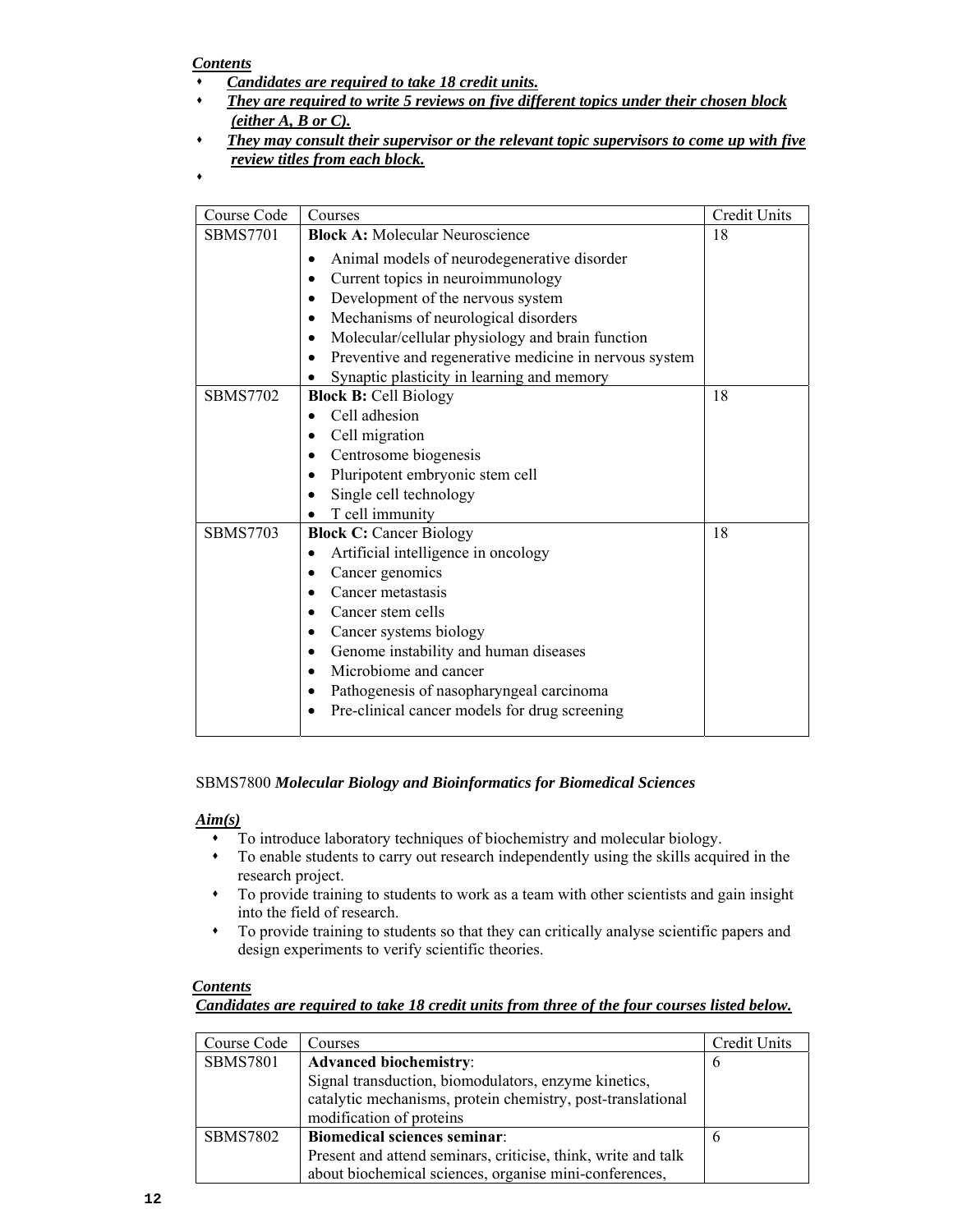|                 | technical reviews, research proposals, communication    |   |
|-----------------|---------------------------------------------------------|---|
|                 | skills, personal and career development                 |   |
| <b>SBMS7803</b> | Molecular biology of the gene:                          | 6 |
|                 | Eukaryotic gene regulation, control of gene expression, |   |
|                 | transcription factors, DNA-protein interaction          |   |
| <b>SBMS7804</b> | <b>Practical bioinformatics:</b>                        | 6 |
|                 | (Advice to Applications: candidates choosing this       |   |
|                 | Specialised Course should have molecular biology        |   |
|                 | background.)                                            |   |
|                 | Gene identification                                     |   |
|                 | Information searching and retrieval: Entrez and SRS     |   |
|                 | Internet resources: DNA and protein sequence databases  |   |
|                 | Patterns, Motifs and Profiles analysis                  |   |
|                 | Phylogenetic analysis                                   |   |
|                 | Sequence alignment: multiple sequence alignment         |   |
|                 | Sequence database searching: FASTA, BLAST, Smith-       |   |
|                 | Waterman, algorithm and parameters                      |   |
|                 | Simple sequence analysis                                |   |

# **DEPARTMENT OF DIAGNOSTIC RADIOLOGY AND CLINICAL ONCOLOGY**

#### DRAD6201 *Clinical Physics in Radiation Oncology and Medical Imaging*

#### *Aim(s)*

- in different areas related to medical physics. To educate and prepare students for professional and/or research career development
- To provide students with professional knowledge about the clinical physics in oncology and radiology and its medical application.
- To introduce the rationale and principle of physics in radiotherapy and medical imaging.

#### *Contents*

| Course Code     | Courses                                                                                      | Credit Units |
|-----------------|----------------------------------------------------------------------------------------------|--------------|
| <b>DRAD6202</b> | Advance radiological physics and radiation dosimetry                                         | 3            |
| <b>DRAD6203</b> | Brachytherapy physics                                                                        | 3            |
| DRAD6204        | Health physics with focuses on radiological protection in<br>medical sectors*                | 3            |
| <b>DRAD6205</b> | Magnetic resonance imaging – principles and its<br>applications                              | 3            |
| <b>DRAD6206</b> | Molecular imaging and medical cyclotron                                                      | 3            |
| <b>DRAD6207</b> | Nuclear medicine sciences                                                                    | 3            |
| <b>DRAD6208</b> | Physics in medical imaging                                                                   | 3            |
| <b>DRAD6209</b> | Principles and practice of radiotherapy physics                                              | 3            |
| <b>DRAD6210</b> | Quality assurance (QA) in radiation therapy and medical<br>imaging                           | $\mathbf{3}$ |
| <b>DRAD6211</b> | Foundation in Basic Imaging, Medical Physics and Medical<br>Imaging Artificial Intelligence* | $\mathbf{3}$ |
| DRAD6212        | Cardiac computed tomography and cardiac magnetic<br>resonance imaging                        | 3            |

\* Compulsory courses

#### **DEPARTMENT OF MEDICINE**

#### MEDI6600 *Metabolic Medicine*

 (*Candidates taking this Specialised Field of Study should also take the Core Course MEDI6500 Cell Metabolism as basic knowledge*)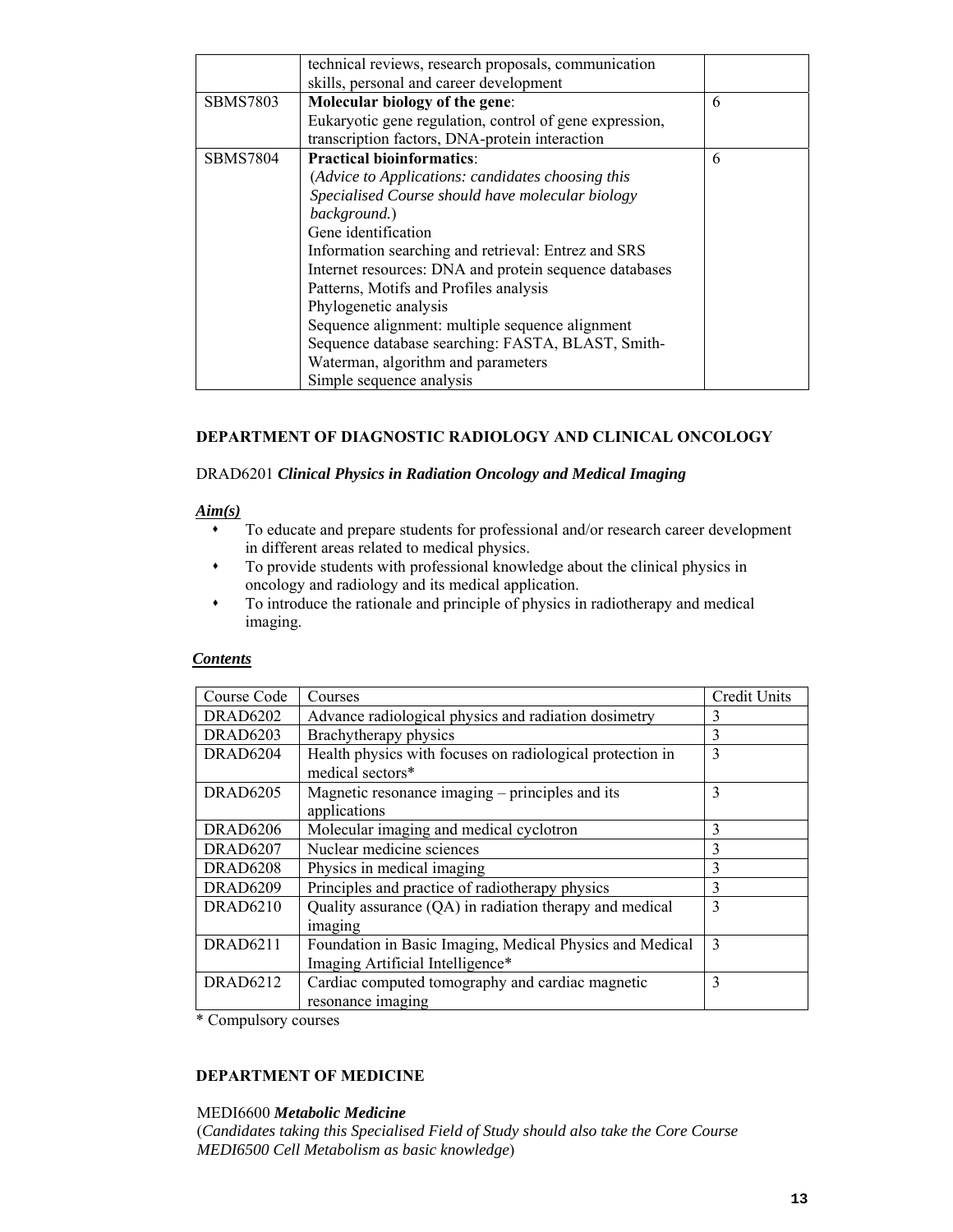### *Aim(s)*

- To help students to develop skills and critical thinking for both basic and clinical research on metabolic diseases.
- To provide students an updated knowledge in major metabolic diseases, including obesity, diabetes, cardio-metabolic syndrome, cancer and other aging-related disorders.
- To introduce current and future treatment and prevention of major metabolic disorders.

# *Contents*

| Course Code     | Courses                                                                                                                                                                                                                                                                                                                                                                                                                                               | Credit Units |
|-----------------|-------------------------------------------------------------------------------------------------------------------------------------------------------------------------------------------------------------------------------------------------------------------------------------------------------------------------------------------------------------------------------------------------------------------------------------------------------|--------------|
| <b>MEDI6601</b> | Current therapeutic strategies for metabolic diseases<br>Current drugs for obesity, diabetes, diabetic<br>complications and lipid disorders<br>Functional food, nutraceuticals and traditional herbals<br>٠<br>for treatment of metabolic disorders<br>Life style modifications (calorie restriction, exercise and<br>٠<br>balanced diet etc) in the prevention of metabolic<br>disorders<br>Metabolic disease drug discovery: from bench to bed<br>٠ | 6            |
| <b>MEDI6602</b> | Current topics in energy balance and obesity<br>Adipose tissue dysfunction and obesity<br>٠<br>Brown adipose tissue: a weapon against obesity<br>٠<br>Control of energy balance by the gut-brain-liver axis<br>٠<br>Latest concepts on energy intake and energy<br>٠<br>expenditure<br>Modern technologies for obesity research<br>٠<br>White adipose tissue as an energy storage organ and<br>٠<br>secretory gland                                   | 6            |
| <b>MEDI6603</b> | Recent advances in metabolic disorders<br>Calcium metabolism and osteoporosis<br>Cancer as a metabolic disease<br>٠<br>Genetically inherited metabolic disease<br>٠<br>Lipid abnormality, inflammation and atherosclerotic<br>٠<br>diseases<br>Metabolic changes in autoimmune diseases<br>٠<br>Metabolic derangement in aging<br>٠<br>Metabolic dysregulation and different types of diabetes<br>٠<br>Mitochondrial disorders<br>٠                   | 6            |

# **DEPARTMENT OF MICROBIOLOGY**

#### MICR6100 *Medical Microbiology*

 (*Candidates taking this Specialised Field of Study should also take the Core Course SBMS7100 Practical Bioinformatics as basic knowledge*)

#### *Aim(s)*

- To improve and sustain a high standard in laboratory practices and management and enhance development in clinical microbiology laboratories in Hong Kong.
- technicians, scientists or other health care workers on medical microbiology and To enhance training in other laboratory science and provide continuous education for infectious diseases.
- To provide structured training to enable postgraduates to embark on specialised research, clinical service or teaching for career and personal development.
- related to epidemiology, conventional and molecular diagnostics in medical To provide training on current laboratory methods and practices and recent advances microbiology and infectious disease, infection control and antimicrobial resistance.
- To provide practical and research experience in medical microbiology and infectious disease.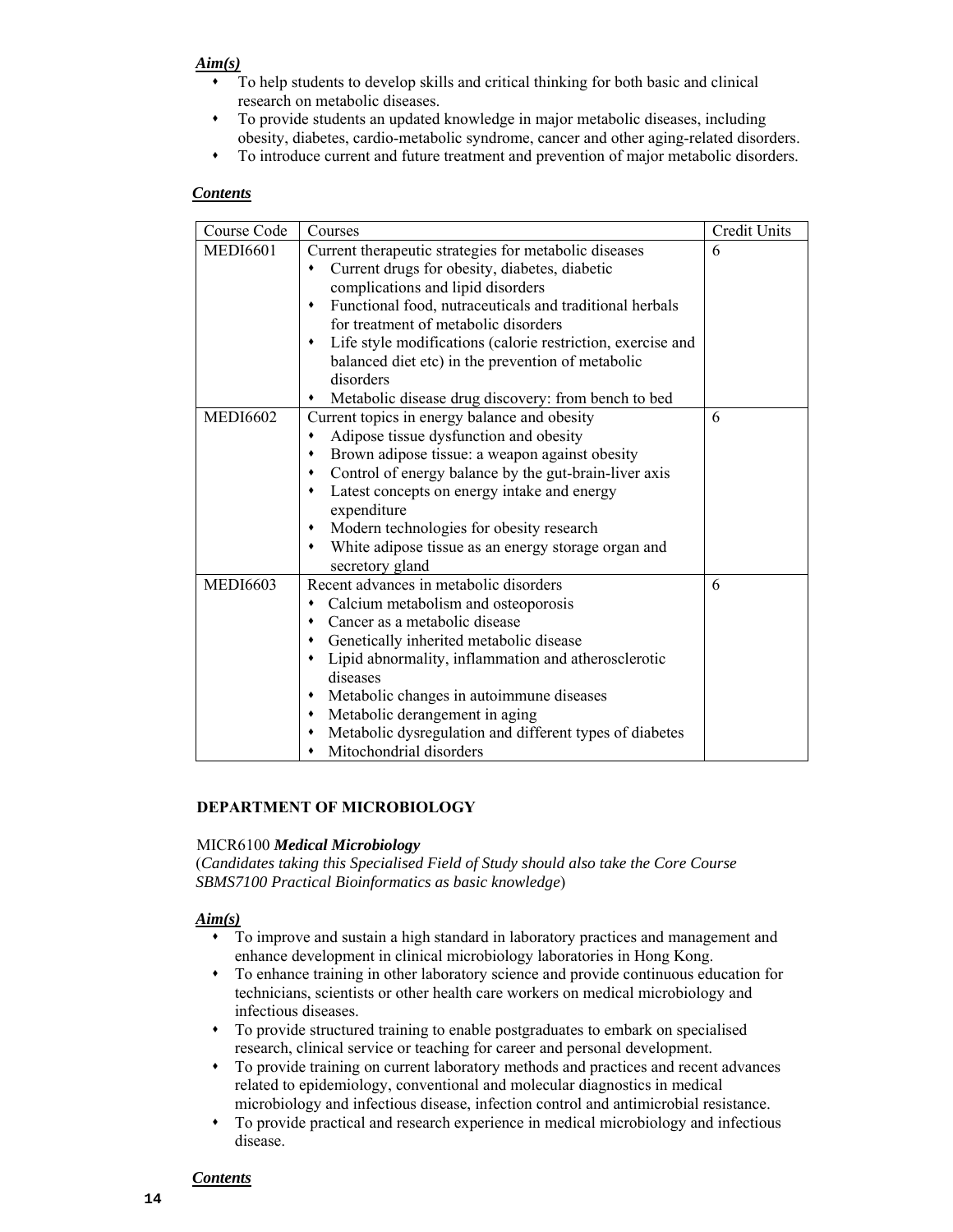| Course Code     | Courses                                                                                                                                                                                                                                          | <b>Credit Units</b> |
|-----------------|--------------------------------------------------------------------------------------------------------------------------------------------------------------------------------------------------------------------------------------------------|---------------------|
| <b>MICR6101</b> | Biosafety and handling of infectious waste<br>Safety management, good work practices, biosafety<br>levels, laboratory acquired infections, transportation of<br>infectious substances/diagnostic specimens and<br>infectious waste management    | 3                   |
| <b>MICR6102</b> | Conventional and molecular techniques in detection and<br>typing of microbial agents<br>Recent advances in microbial identification techniques<br>and approaches                                                                                 | 3                   |
| <b>MICR6103</b> | Emerging antimicrobial resistance and antimicrobial<br>chemotherapy<br>New and old antibiotics, mechanism of antimicrobial<br>actions, antibiotic resistance epidemiology, traditional<br>method for detection of resistance and recent advances | 3                   |
| <b>MICR6104</b> | Infection control and hospital epidemiology<br>Hand hygiene, standard precautions, outbreak<br>investigation, and infection control issues                                                                                                       | 3                   |
| <b>MICR6105</b> | Laboratory and clinical interphase in infectious diseases<br>Specimen priority, specimen rejection criteria, cost<br>containment, quality assurance, quality control and<br>automation in a medical microbiology laboratory                      | 3                   |
| <b>MICR6106</b> | Virological diagnosis of infectious diseases<br>Basic methods in virology, clinical applications, rapid<br>tests and biosafety; emerging viral infections: their<br>diagnosis and control                                                        | 3                   |

# **DEPARTMENT OF OBSTETRICS AND GYNAECOLOGY**

#### OBGY6200 *Assisted Reproduction Technology (Laboratory)*

#### *Aim(s)*

- To introduce the scientific basis of assisted reproductive technology.
- To introduce the basic skills in handling gametes and embryos.

# *Contents*

| Course Code     | Courses                                                                                           | Credit Units |
|-----------------|---------------------------------------------------------------------------------------------------|--------------|
| <b>OBGY6201</b> | Embryo culture                                                                                    |              |
| <b>OBGY6202</b> | Fertilization                                                                                     |              |
| <b>OBGY6203</b> | Gamete and embryo cryopreservation                                                                |              |
| <b>OBGY6204</b> | Management of assisted reproduction laboratory                                                    |              |
| OBGY6205        | Reproductive physiology, assessment and principles of<br>management of patients with subfertility |              |
|                 |                                                                                                   |              |
| <b>OBGY6206</b> | Semen analysis and assessment of sperm function                                                   |              |

# **DEPARTMENT OF ORTHOPAEDICS AND TRAUMATOLOGY**

# OSUR6200 *Advanced Musculoskeletal Research and Practice*

## *Aim(s)*

- Spine Surgery
	- To provide students with an in-depth study on spinal disorders and spine surgery.
- Joint Replacement Surgery
	- To present up-to-date knowledge, to describe basic science in joint replacement surgery, and to share practical tips in management of arthritic conditions.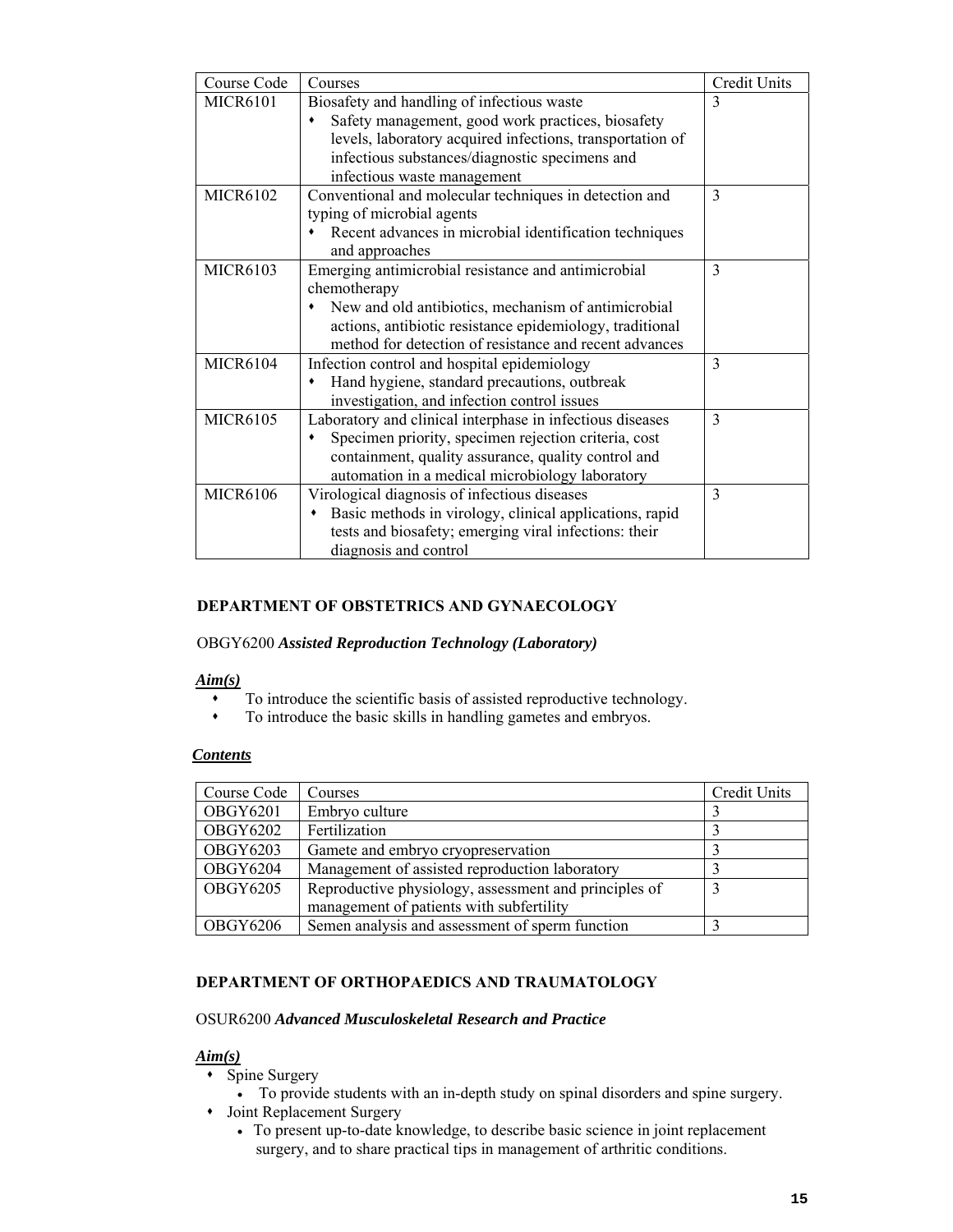- To provide training and a platform to perform basic or clinical research for students to write up a dissertation or scientific papers.
- To enhance the practice of the students and improve the standard of care.
- Advanced Musculoskeletal Imaging
	- To provide training on advanced musculoskeletal imaging for spinal disorders.
- Orthopaedic Trauma Surgery
	- To provide updated knowledge in basic science and clinical management of fractures and dislocations.
	- To enhance and improve the standard of care in orthopaedic trauma.
	- To provide training and a platform to reform basic or clinical research for dissertations or scientific publications.
- Hand Surgery
	- To provide students an opportunity to study the Hand Surgery of one of the subspecialty of Orthopaedics Surgery.
	- To provide training and a platform to reform basic or clinical research for dissertation or scientific publications.
	- To enhance the clinical care and practice of students who are working in the musculoskeletal field.

| Course Code      | Courses                                                               | Credit Units |
|------------------|-----------------------------------------------------------------------|--------------|
| <b>OSUR6201</b>  | Spine Surgery                                                         | 18           |
|                  | Biomechanics and assessment of patients with back                     |              |
|                  | problems                                                              |              |
|                  | Intraoperative spinal cord monitoring                                 |              |
|                  | Laboratory techniques: approaches to the spine, anterior<br>$\bullet$ |              |
|                  | instrumentation, posterior instrumentation                            |              |
|                  | Spinal rehabilitation                                                 |              |
| <b>OSUR6202</b>  | Joint Replacement Surgery                                             | 18           |
|                  | Applied anatomy and biomechanics of the hip and knee                  |              |
|                  | Biomaterials in joint replacement                                     |              |
|                  | Operative surgery<br>$\bullet$                                        |              |
|                  | • Quality of life assessment                                          |              |
|                  | Study of clinical problems                                            |              |
|                  | Surgical management of chronic arthritis<br>$\bullet$                 |              |
| <b>OSUR6203</b>  | Advanced Musculoskeletal Imaging                                      | 18           |
|                  | Anatomic and kinesiological examination of the spine                  |              |
|                  | Application of micro-CT for bone study                                |              |
|                  | Case studies for cervical myelopathy and spinal<br>$\bullet$          |              |
|                  | instability using diagnostic DTI/BOLD and dynamic                     |              |
|                  | VDF                                                                   |              |
|                  | Paraspinal muscle imaging for low back pain                           |              |
|                  | assessment                                                            |              |
|                  | Principle of DTI/BOLD in the spinal cord                              |              |
| <b>OSUR 6204</b> | Orthopaedic Trauma Surgery                                            | 18           |
|                  | • Fracture healing principle                                          |              |
|                  | Topics:                                                               |              |
|                  | Anatomy and physiology of bone<br>٠                                   |              |
|                  | Fracture of bone                                                      |              |
|                  | • Mechanical and chemical effects of the fracture                     |              |
|                  | • Fracture and blood supply                                           |              |
|                  | • Fracture healing after fracture fixation                            |              |
|                  |                                                                       |              |
|                  | Biomechanics of fixation devices<br>$\bullet$                         |              |
|                  | Topics:                                                               |              |
|                  | • Concepts of absolute and relative stability                         |              |
|                  | • Implants providing absolute stability                               |              |
|                  | • Implants providing relative stability                               |              |
|                  | Recent developments in internal fixation technology                   |              |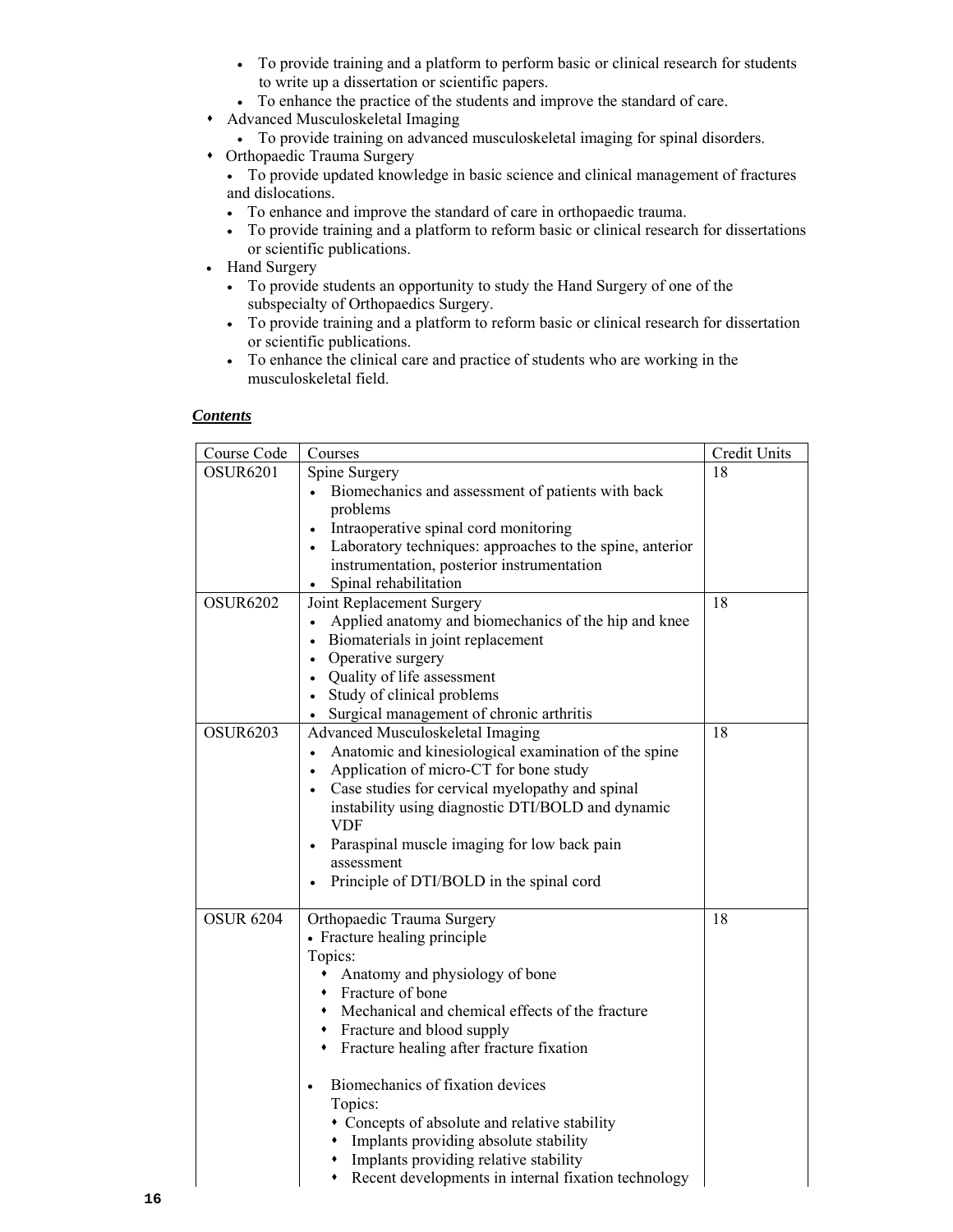|                  | and related research                                                                  |    |
|------------------|---------------------------------------------------------------------------------------|----|
|                  | • Operative surgery                                                                   |    |
|                  | Topics:<br>• Applied anatomy in surgical approaches for fracture                      |    |
|                  | fixation                                                                              |    |
|                  |                                                                                       |    |
|                  | • Antibiotic prophylaxis in fracture fixations                                        |    |
|                  | • Thromboembolic prophylaxis                                                          |    |
|                  | • General complications of orthopaedic trauma surgery                                 |    |
|                  | • Rehabilitation                                                                      |    |
|                  | Topics:                                                                               |    |
|                  | • General principles of rehabilitation                                                |    |
|                  | • Roles of physiotherapists and occupational therapists                               |    |
|                  | in orthopaedic rehabilitation                                                         |    |
|                  | Rehabilitation of upper limb fractures<br>$\bullet$                                   |    |
|                  | Rehabilitation of lower limb fractures                                                |    |
|                  | Outcome assessment                                                                    |    |
|                  | Topics:                                                                               |    |
|                  | • Methods to measure outcomes after fracture                                          |    |
|                  | management: clinical, radiological and different                                      |    |
|                  | assessment scores                                                                     |    |
|                  | • Importance of outcome assessment in orthopaedic                                     |    |
|                  | trauma research                                                                       |    |
|                  | • Specific tools to measure outcomes                                                  |    |
|                  | Study of clinical problems                                                            |    |
|                  | Topics:                                                                               |    |
|                  | • Clinical manifestations                                                             |    |
|                  | • Diagnostic and subsequent management                                                |    |
|                  | • Pathogenesis                                                                        |    |
| <b>OSUR 6205</b> | Hand SurgeryApplied anatomy and physiology of the<br>٠<br>hand                        | 18 |
|                  | ٠                                                                                     |    |
|                  | Laboratory techniques with skin flaps<br>Rehabilitation of function after hand injury |    |
|                  | Study of clinical problems<br>٠                                                       |    |
|                  | Tendon repairs/transfer nerve repairs fracture                                        |    |
|                  |                                                                                       |    |
|                  |                                                                                       |    |

# **DEPARTMENT OF PATHOLOGY**

#### PATH6200 *Clinical and Molecular Pathology, Haematopathology, Immunology, and Clinical Cytology*

### *Aim(s)*

- disorders, including diseases of white cells, red cells and haemostatic system. To understand the basic principle and approach to diagnosis of various haematological
- To understand the basic principle of blood bank serology and clinical transfusion medicine.
- To introduce an overview of immunology and major topics in recent research advances and current techniques.
- To provide a solid coverage of basic concepts and techniques in immunology as well as several selected topics on cutting-edge research in the field.
- autoantibodies, immunochemistry and cell function. To provide students with the knowledge and applications of practical immunology,
- To discuss the genetic basis of cancer and implications for clinical diagnosis, prognostication and disease monitoring.
- To introduce the chromosomal abnormalities in tumour cells, methods for detection and their clinical significance.
- genomics in (a) Diagnostic Molecular Pathology and (b) Investigative Molecular To provide students with in-depth understanding of the role of molecular genetics and Pathology.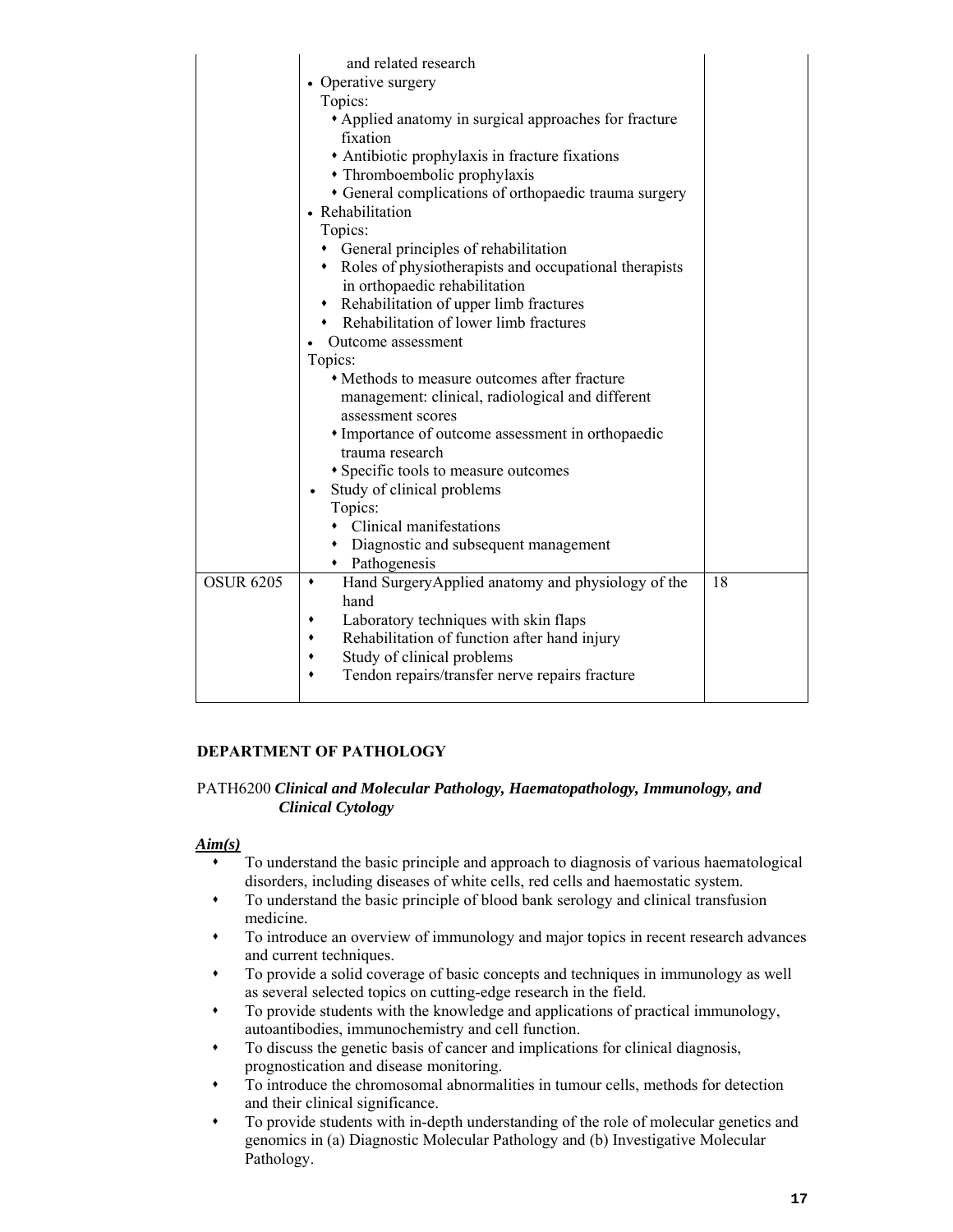- To equip students to meet the high demand on the service of gynaecological cytology in Hong Kong.
- To discuss the application of molecular techniques in clinical cytology.
- To examine the peripheral blood and body fluids in haematology.

# *If there are insufficient students enrolling in any one Course, it may not be offered and the coordinator will advise the candidate to choose a related one.*

| Course Code     | Courses                                                          | <b>Credit Units</b> |
|-----------------|------------------------------------------------------------------|---------------------|
| <b>PATH6201</b> | Blood cell and bone marrow pathology                             | 3                   |
|                 | • Lymphoproliferative neoplasms                                  |                     |
|                 | Myelodysplastic syndromes and acute myeloid                      |                     |
|                 | leukaemia                                                        |                     |
|                 | Myeloproliferative neoplasms<br>٠                                |                     |
|                 | • Approach to bleeding disorder                                  |                     |
|                 | • Red cells disorders: overview and non-malignant                |                     |
|                 | disorders                                                        |                     |
|                 | • The haemopoietic system                                        |                     |
|                 | • White cells disorders: overview and non-malignant              |                     |
|                 | disorders                                                        |                     |
|                 | • Basic blood bank serology and transfusion in clinical          |                     |
|                 | practice                                                         |                     |
| <b>PATH6202</b> | Current topics and techniques in immunology:                     | 3                   |
|                 | Innate and adaptive immunity<br>٠                                |                     |
|                 | B and T cell development and function<br>٠                       |                     |
|                 | T cell subsets and functions<br>$\blacklozenge$                  |                     |
|                 | T regulatory cells: generation and function<br>٠                 |                     |
|                 | Inflammation and cancer<br>٠                                     |                     |
|                 | Infection and immunity<br>$\blacklozenge$                        |                     |
|                 | Monoclonal antibody technology and flow cytometry<br>٠           |                     |
|                 | Stem cells and their immunoregulatory function                   |                     |
|                 | Immunohistochemistry in diagnostic pathology<br>٠                |                     |
| <b>PATH6203</b> | Gynaecological cytology                                          | 6                   |
|                 | CPC: Colposcopy and cervical pathology                           |                     |
|                 | • Normal anatomy and common pathology of female<br>genital tract |                     |
|                 | • Practical on microscopy techniques: Full screening and         |                     |
|                 | rapid rescreening of cervical smears                             |                     |
|                 | • Reactive cellular changes and infections in cervical           |                     |
|                 | cytology                                                         |                     |
|                 | • Squamous cell abnormalities in cervical cytology               |                     |
|                 | Terminology and reporting system used in<br>٠                    |                     |
|                 | gynaecological cytology                                          |                     |
|                 | • Application of new laboratory techniques including             |                     |
|                 | HPV testing                                                      |                     |
|                 | • Automation in cervical cytology                                |                     |
|                 | Diagnostic problems and mimickers in cervical cytology           |                     |
|                 | Glandular cell abnormalities in cervical cytology                |                     |
|                 | Liquid based cytology                                            |                     |
|                 | Treatment-related changes in cervical cytology                   |                     |
|                 | Quality assurance and organisation of a gynaecological           |                     |
|                 | cytology laboratory                                              |                     |
| <b>PATH6204</b> | Haematological cytology and ancillary techniques in              | 3                   |
|                 | cytopathology                                                    |                     |
|                 | Application of immunohistochemistry to cytology                  |                     |
|                 | Application of in-situ hybridization as ancillary test           |                     |
|                 | Application of genetic techniques in clinical cytology           |                     |
|                 | Automation in cervical cytology                                  |                     |
|                 | Examination of peripheral blood and body fluids in               |                     |
|                 | haematology                                                      |                     |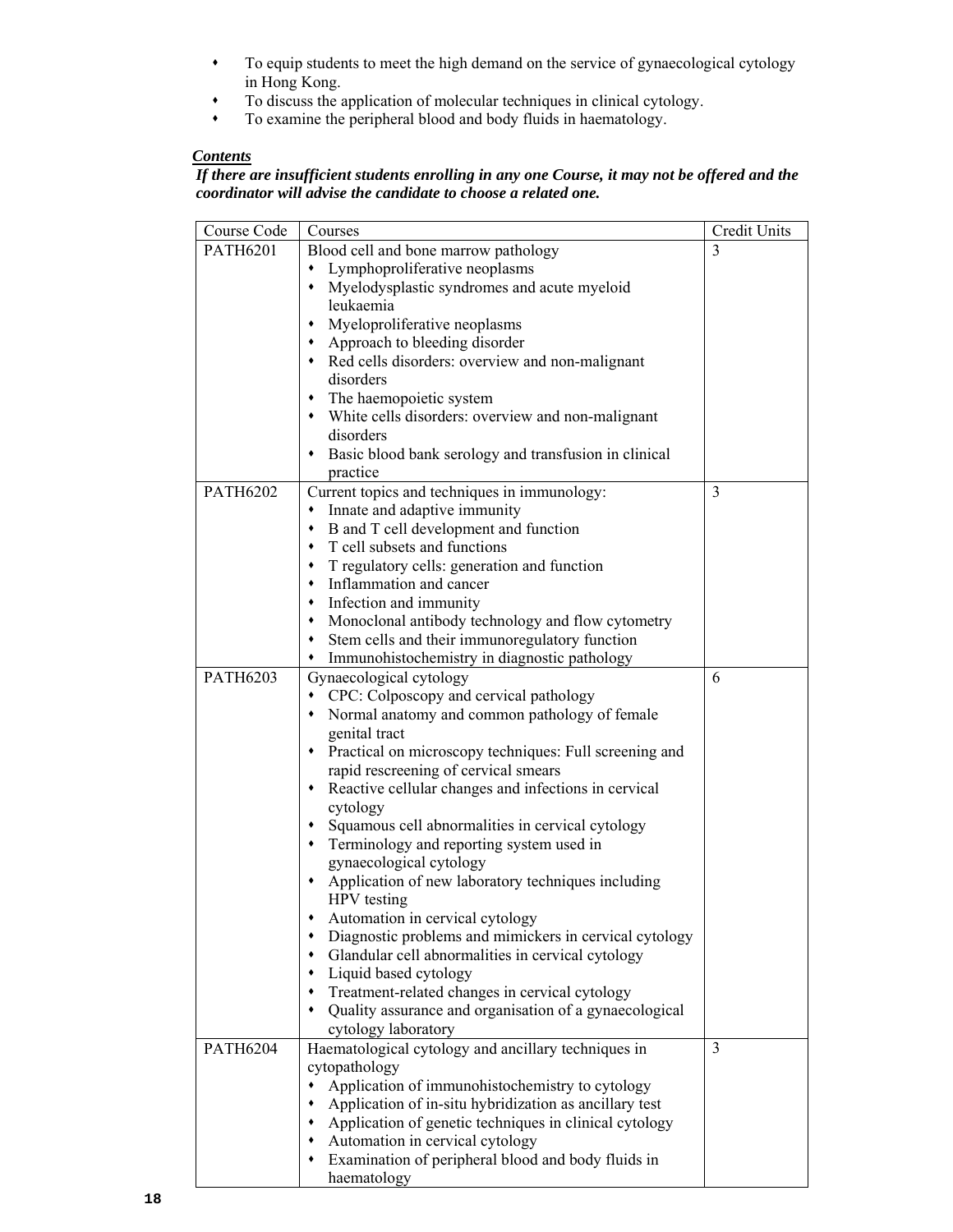|                 | Molecular detection of human papilloma virus                 |   |
|-----------------|--------------------------------------------------------------|---|
| <b>PATH6205</b> | Molecular and clinical laboratory immunology methods and     | 3 |
|                 | applications:                                                |   |
|                 | Applications to allergic diseases<br>٠                       |   |
|                 | Applications to autoimmune diseases<br>٠                     |   |
|                 | Applications to immunodeficiency diseases                    |   |
|                 | Applications to monoclonal gammopathy                        |   |
|                 | • Laboratory immunology - molecular, serological and         |   |
|                 | cellular techniques                                          |   |
|                 | Quality assurance and accreditation issues                   |   |
| <b>PATH6206</b> | Molecular genetics and cytogenetics of cancer:               | 6 |
|                 | Molecular genetics of cancer: Genomic analysis<br>٠          |   |
|                 | Cancer genomic/genetic analyses for precision treatment      |   |
|                 | Cancer epigenetics                                           |   |
|                 | Conventional and molecular cytogenetics practice             |   |
|                 |                                                              |   |
|                 | Hypoxia and cancerGynaecological tumours and                 |   |
|                 | gestational trophoblastic disease<br>$\bullet$               |   |
|                 | Haematological malignancy<br>Acute leukaemia                 |   |
|                 | $\left( \Gamma \right)$<br>(II) Myeloproliferative neoplasms |   |
|                 | Liver cancer                                                 |   |
|                 | (I) Molecular basis and characterization of new genes        |   |
|                 | (II) Molecular pathogenesis of liver cancer                  |   |
|                 | Molecular genetics of lung cancer                            |   |
|                 | Nasopharyngeal carcinoma - molecular aspects and             |   |
|                 | relationship to EBV                                          |   |
|                 | Paediatric sarcomas and other soft tissue tumours            |   |
| <b>PATH6207</b> | Techniques and applications of molecular pathology:          | 6 |
|                 | Defects in DNA mismatch repair and colonic cancer            |   |
|                 | • DNA and its impact on human ID                             |   |
|                 | DNA methylation study and its association with cancer        |   |
|                 | Genetic screening for cancer susceptibility                  |   |
|                 | (I) Familial colorectal cancer                               |   |
|                 | (II) Breast and ovarian cancer                               |   |
|                 | Molecular detection of genetic alterations in solid          |   |
|                 | tumours                                                      |   |
|                 | Molecular diagnosis of malignant lymphoma                    |   |
|                 | Molecular haematology                                        |   |
|                 | Globin disorders<br>(I)                                      |   |
|                 | (II) Bleeding and thrombotic disorders                       |   |
|                 | Next generation sequencing and its clinical application      |   |
|                 | Molecular pathology of virus related diseases                |   |
|                 | (I) Epstein Barr virus                                       |   |
|                 | (II) Human papilloma virus practical approaches to           |   |
|                 | DNA array technology                                         |   |
|                 | Role of molecular pathology in the diagnosis of diseases     |   |

#### **DEPARTMENT OF PHARMACOLOGY AND PHARMACY**

# PHAR6200 *Current Development in Pharmacology, Pharmaceutics and Pharmacoepidemiology*

 (*Candidates taking this Specialised Field of Study should also take the Core Course PHAR6100 Principles of Drug Action as basic knowledge*)

# *Aim(s)*

 To provide a broad overview of the current trends of drug development and the challenges in drug delivery including biologics and nucleic acids. Novel and smart drug nanotoxicity will be discussed. delivery systems as well as the development of nanomedicine and the potential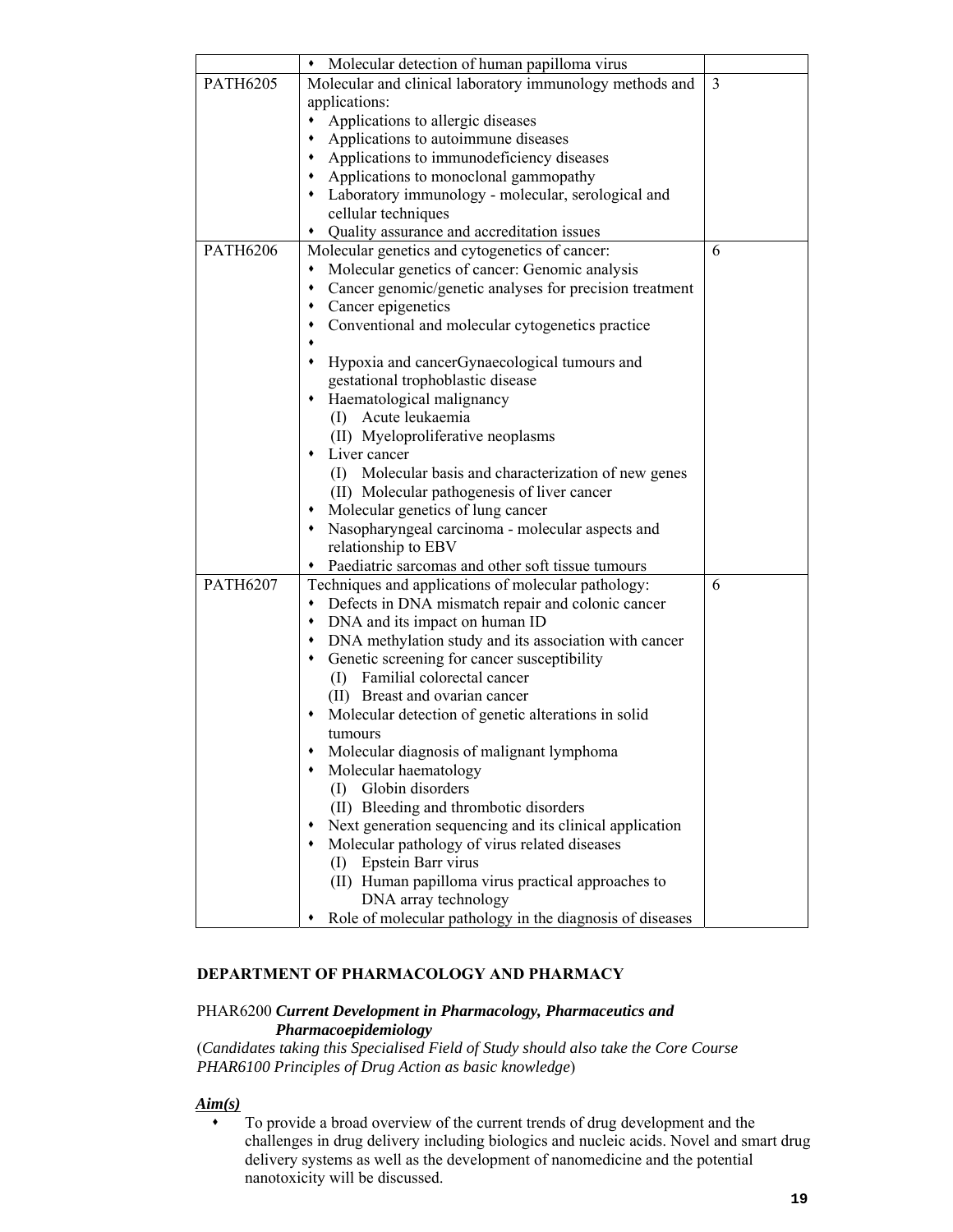- To introduce the concepts of research methodologies and biostatistics that are essential to evidence-based practice, and to equip students with critical appraisal skills to guide evidence-based clinical decision making.
- To introduce how different regulatory systems coordinate together the maintenance of vascular tone and vascular integrity, the complications due to dysfunction of systemic and pulmonary circulation, and the rationale behind the current and prospective drug treatments for vascular diseases and vascular complications of diabetes, hypertension and dyslipidemia.

| Course Code     | Courses                                                        | Credit Units |
|-----------------|----------------------------------------------------------------|--------------|
| <b>PHAR6201</b> | Advanced drug delivery and drug development                    | 6            |
|                 | Current trends in drug delivery and drug development           |              |
|                 | Analytical techniques in pharmaceutical analysis<br>٠          |              |
|                 | Novel drug delivery systems<br>$\blacklozenge$                 |              |
|                 | Biopharmaceutical manufacture                                  |              |
| <b>PHAR6202</b> | Evidence based practice                                        | 6            |
|                 | Concepts of research methodologies and biostatistics<br>٠      |              |
|                 | for evidence-based practice                                    |              |
|                 | Conscientious, explicit and judicious use of current best<br>٠ |              |
|                 | evidence in making decisions about the care of                 |              |
|                 | individual patients                                            |              |
|                 | Critical appraisal of current clinical evidence<br>٠           |              |
|                 | Various study designs and methodologies used to<br>٠           |              |
|                 | investigate associations between risk factors                  |              |
|                 | and/interventions and disease outcomes                         |              |
|                 |                                                                |              |
| <b>PHAR6203</b> | Vascular biology and therapeutics                              | 6            |
|                 | Current knowledge and advanced research findings on<br>٠       |              |
|                 | the neuronal, hormonal and local control of the vascular       |              |
|                 | system under normal and pathological conditions                |              |
|                 | Functions of the systemic and pulmonary vasculature<br>٠       |              |
|                 | and the complications due to their dysfunctions                |              |
|                 | Regulatory mechanisms for the maintenance of vascular<br>٠     |              |
|                 | integrity and tone                                             |              |
|                 | Management of vascular disorders and the complications<br>٠    |              |
|                 | of dyslipidemia, hypertension and diabetes, in particular      |              |
|                 | thrombosis and atherosclerosis                                 |              |

# **DEPARTMENT OF SURGERY**

# SURG7100 *Genetic Counselling*

 *(Candidates taking this Specialised Field of Study should also take the Core Course PAED7100 Principles to Genetic Counselling as basic knowledge)* 

# *Aim(s)*

- To have an in-depth study of genetic counselling in prenatal, paediatrics and cancer genetics setting.
- To effectively communicate genetic information to patients and families and provide psychosocial support.
- To understand genetics in a personal, familial and societal perspective.

# *Contents*

Course Code | Courses | Credit Units